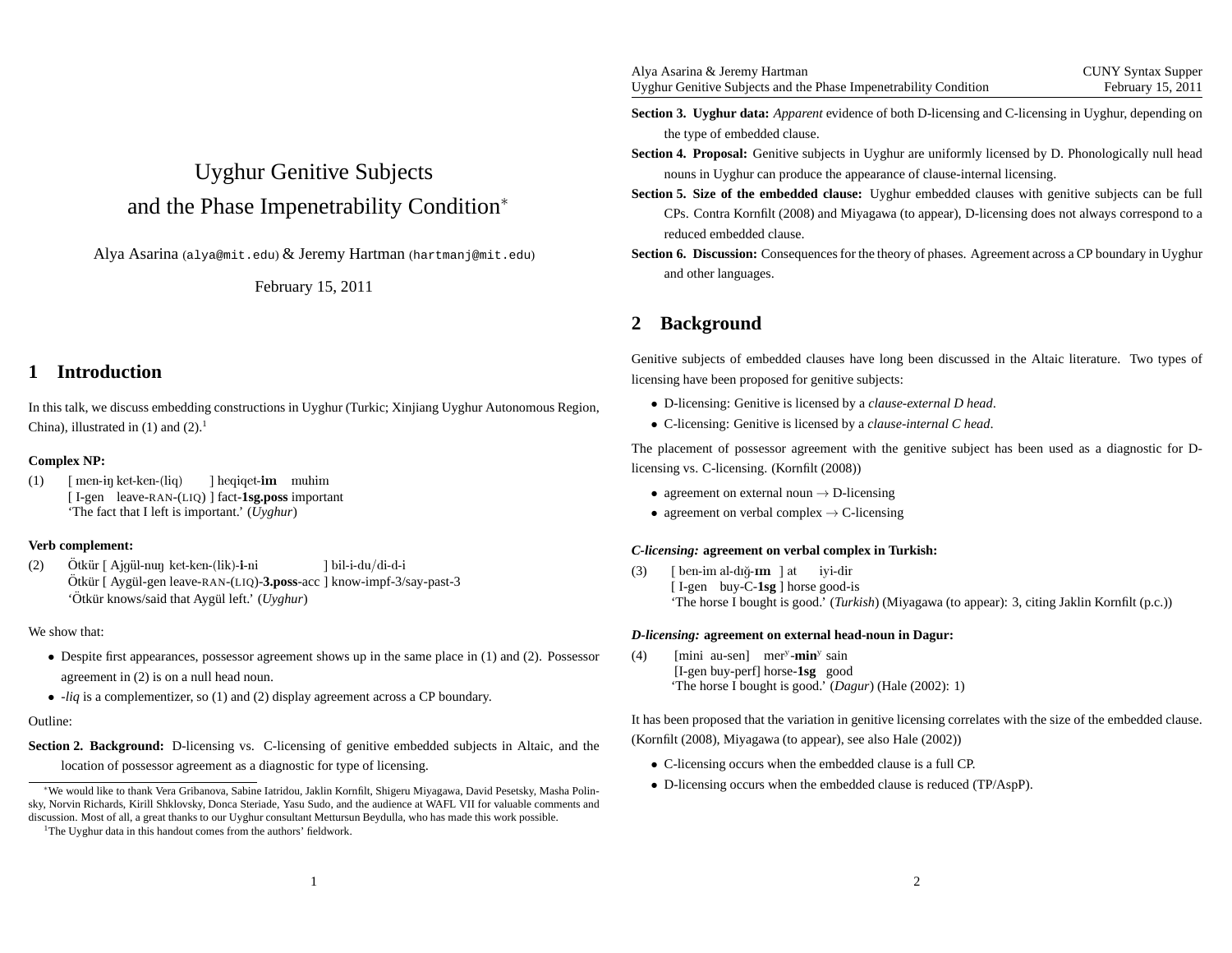| Alya Asarina & Jeremy Hartman                                    | <b>CUNY Syntax Supper</b> |
|------------------------------------------------------------------|---------------------------|
| Uyghur Genitive Subjects and the Phase Impenetrability Condition | February 15, 2011         |



# **3 D-licensing vs. C-licensing in Uyghur**

Applying the agreement-placement diagnostic to Uyghur, we find mixed results.

#### (6)**Agreement with Uyghur genitive subjects:**

| agreement on external N: | agreement on verbal complex: |
|--------------------------|------------------------------|
| • relative clauses       | • verb complements           |
| $\bullet$ complex NPs    | • adjective complements      |
|                          | · postposition complements   |
|                          | • sentential subjects        |

On our analysis, agreemen<sup>t</sup> that looks to be on the verbal complex is actually on <sup>a</sup> *null* external head noun. Uyghur is thus uniformly D-licensing.

### **3.1 Agreement on external N in Uyghur (vs. Turkish)**

In Uyghur, agreemen<sup>t</sup> with genitive subjects is on the external head noun in:

- relative clauses
- complements to nouns

### **Relative Clauses – agreement on N:**

(7)) [ Ötkür-n<del>i</del>ŋ oqu-ʁan ] kitav-**i** [Ötkür-gen read-RAN ] book-**3.poss** long 'The book that Ötkür read is long.' (Uyghur) uzun

| Alya Asarina & Jeremy Hartman                                    | <b>CUNY Syntax Supper</b> |
|------------------------------------------------------------------|---------------------------|
| Uyghur Genitive Subjects and the Phase Impenetrability Condition | February 15, 2011         |

(8)) [men-<del>i</del>ŋ ji-gen ] tamaq-**im** [I-gen eat-RAN ] food-**1sg.poss** good 'The food I ate is good.' (*Uyghur*) $i$ a $\chi$ fi

### **Noun complements – agreement on N:**

- (9)) [Ötkür-niŋ tamaq ji-gen-(liq) [Ötkür-gen food eat-RAN-(LIQ) ] sign-3.poss important 'The sign that Ötkür ate food is important.' (Uyghur) ] i∫aret-**i** muhim
- (10)) [men-<del>i</del>ŋ ket-ken-(liq) ] heqiqet**-im** muhim [ I-gen leave-RAN-(LIQ) ] fact-**1sg.poss** important'The fact that I left is important.' (*Uyghur*)

In these environments, agreemen<sup>t</sup> placement in Uyghur contrasts with agreemen<sup>t</sup> placement in Turkish. Agreement always shows up on the verbal complex in Turkish.

# **Turkish relative clause – agreement on verbal complex (**<sup>=</sup> **(3)):**

(11)) [ben-im al-dığ-**ım**]at iyi-dir [I-gen buy-C-**1sg**] horse good-is 'The horse I bought is good.' (*Turkish*) (Miyagawa (to appear): 3, citing Jaklin Kornfilt (p.c.))

### **Turkish complex NP – agreement on the verbal complex:**

 $(12)$  [ I-gen family-1sg-acc abandon-C-**1sg** ] rumor-cmpm 'the rumor that I abandoned my family' (*Turkish*) (Kornfilt (2003))ben-imaile-m-iterket-tiğ-**im** ] söylenti-si

Further evidence for D-licensing in Uyghur is provided by the following paradigm. We observe from casemarking on possessors that <sup>a</sup> single D head cannot assign genitive twice.

### **Two meanings for possessors:**

(13) Ajgül-nuŋ resim-i Aygül-gen picture-3.poss 'picture that belongs to Aygül' *or* 'picture that depicts Aygül'

### **But no double possessors:**

 $(14)$  \*Ötkür-nin Ajqül-nun resim-i Otkür-nɨŋ Ajgül-nuŋ resim-i<br>Ötkür-gen Aygül-gen picture-3.poss intended: 'picture that depicts Aygül and belongs to Ötkür'

We find the same effect with genitive-marked subjects: they are in complementary distribution with genitivemarked possessors. This contrasts with *unmarked* embedded subjects, which are compatible with possessors.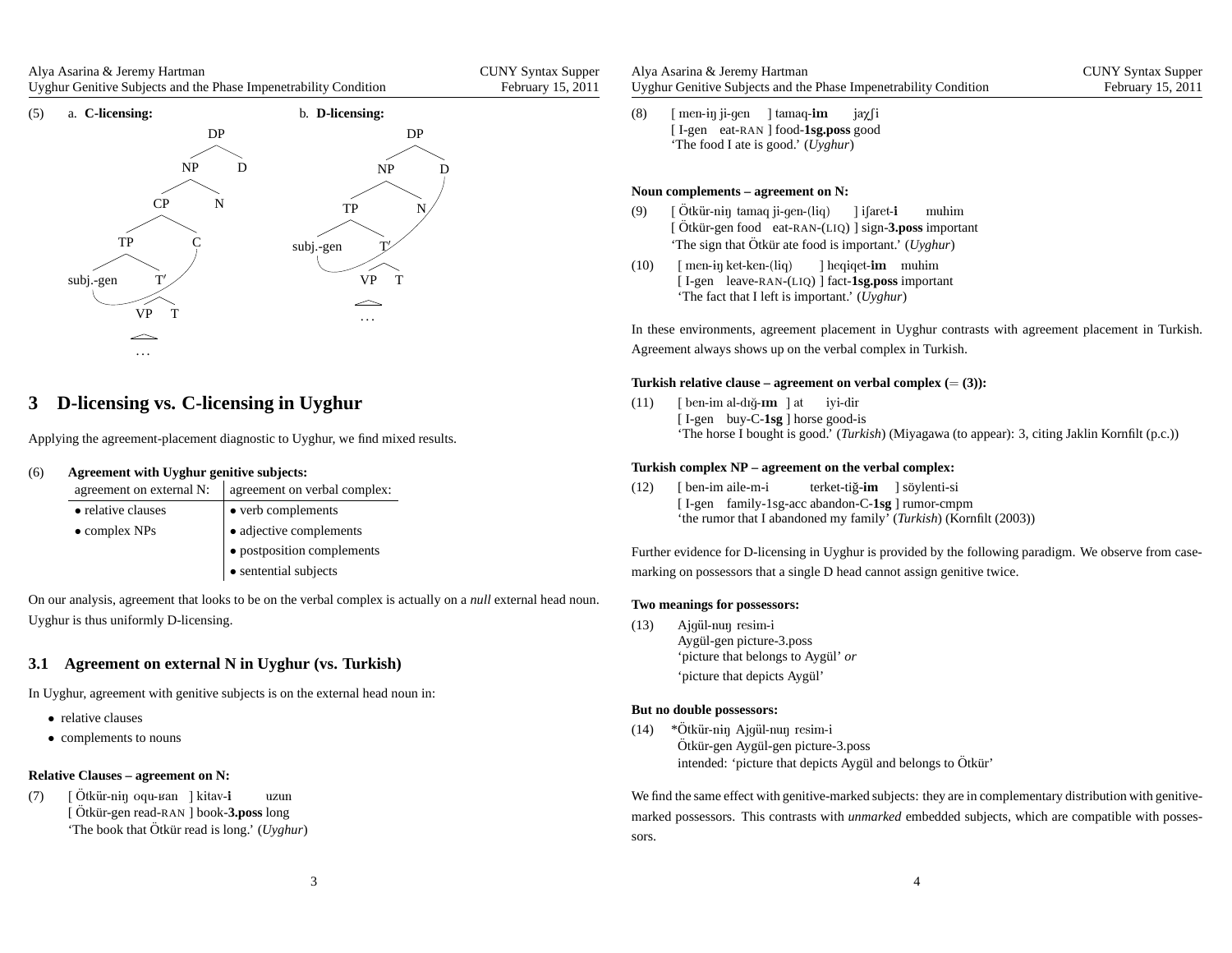| Alya Asarina & Jeremy Hartman                                    | <b>CUNY Syntax Supper</b> |
|------------------------------------------------------------------|---------------------------|
| Uyghur Genitive Subjects and the Phase Impenetrability Condition | February 15, 2011         |

### **Possessed head noun – RC subject must be unmarked:**

- (15) [ [Ötkür read-RAN ] Aygül-gen book-3.poss long 'Aygül's book that Ötkür read is long.' Ötkür oqu-ваn ] Ajgül-nuŋ kitav-i uzun
- $(16)$ [ Ötkür-gen intended: 'Aygül's book that Ötkür read is long.' Ötkür-nɨŋ oqu-ʁan ] Ajgül-nuŋ kitav-i .<br>Ötkür-gen read-RAN ] Aygül-gen book-3.poss long uzun

So far it looks like genitive subjects in Uyghur are always licensed by D.

### **3.2 Agreement on verbal complex**

In Uyghur, agreemen<sup>t</sup> with genitive subjects is on the verbal complex in:

- complement clauses to verbs, adjectives, postpositions
- subject clauses

### **Verb complement – agreement on the verbal complex:**

(17)Ötkür [ Ajqül-nun ket-ken-(lik)-i-ni Otkür [ Ajgül-nuŋ ket-ken-(lik)-**i**-ni ] bil-i-du/di-d-i<br>Ötkür [ Aygül-gen leave-RAN-(LIQ)-**3.poss**-acc ] know-impf-3/say-past-3 'Ötkür knows/said that Aygül left.' (Uyghur)

#### **Adjective complement – agreement on the verbal complex:**

- (18)) men [ Tursun-niŋ tamaq-ni yi-gin-**i**-din ] χu∫al
	- I [ Tursun-gen food-acc eat-RAN-**3.poss**-abl ] happy'I am happy that Tursun ate the food.' (*Uyghur*)

#### **Postposition complement – agreement on the verbal complex:**

(19) [ [Tursun-gen leave-RAN-(LIQ)-3.poss ] because, I food eat-past-1sg 'Because Tursun left, I ate.' (*Uyghur*)Tursun-n<del>i</del>ŋ ket-ken-(lik)-**i** ] utʃun, men tamaq ji-d-im

### **Sentential subject – agreement on the verbal complex:**

(20)) [sen-iŋ kel-gen-(liq)**-iŋ** [ you-gen come-RAN-(LIQ)-**2sg.poss** ] I-acc happy do-past-3 'Your coming made me happy.' (*Uyghur*)] meni χu∫al kɨl-d-i

(21)**Agreement <sup>p</sup>lacement in Uyghur:**

| Type of subordinate clause:  | Agreement appears on:          |
|------------------------------|--------------------------------|
| Relative clauses:            | clause-external head noun      |
| Complement clauses to N:     | clause-external head noun      |
| Complement clauses to V/A/P: | clause-internal verbal complex |
| Sentential subject:          | clause-internal verbal complex |

We *reject* the following interpretation of these facts:

- Overt agreemen<sup>t</sup> <sup>p</sup>lacement straightforwardly diagnoses the licensing head.
- The licensing of genitive subjects in Uyghur is simply not uniform. Uyghur employs D-licensing in RCs and complement clauses to nouns, and C-licensing in sentential subjects and complement clausesto V/A/P.

### Instead, we *propose*:

- **Uyghur is uniformly D-licensing.**
- $\bullet$  The appearance of C-licensing is due to the fact that embedding nouns can be null in Uyghur.

### **4 Null nouns**

The idea that some subordinate clauses are embedded by null head nouns has been proposed before in theAltaic literature. (See Lees (1965), Aygen (2002) for Turkish; Maki and Uchibori (2008) for Japanese, but cf. Kornfilt (1984, 2003) for arguments against this analysis for Turkish, and Takahashi (2009) forarguments against this analysis for Japanese.) In this section we argue that, for Uyghur, the null head nounanalysis:

- straightforwardly accounts for the agreemen<sup>t</sup> pattern in (21)
- allows us to maintain that genitive subjects are licensed in <sup>a</sup> uniform way across subordinate clause types
- is empirically motivated by similarities between null nouns and their overt counterparts
- is <sup>p</sup>lausible on independent grounds, since null head nouns are attested elsewhere in Uyghur

To illustrate, consider again the example in (22) below.

# **Verb complement – agreement on the verbal complex (**<sup>=</sup> **(17)):**

(22)) Ötkür [ Ajgül-nuŋ ket-ken-(lik)-**i**-ni Ötkür [ Aygül-gen leave-RAN-(LIQ)-3.poss-acc ] know-impf-3/say-past-3 'Ötkür knows/said that Aygül left.' (Uyghur) ]bil-i-du/di-d-i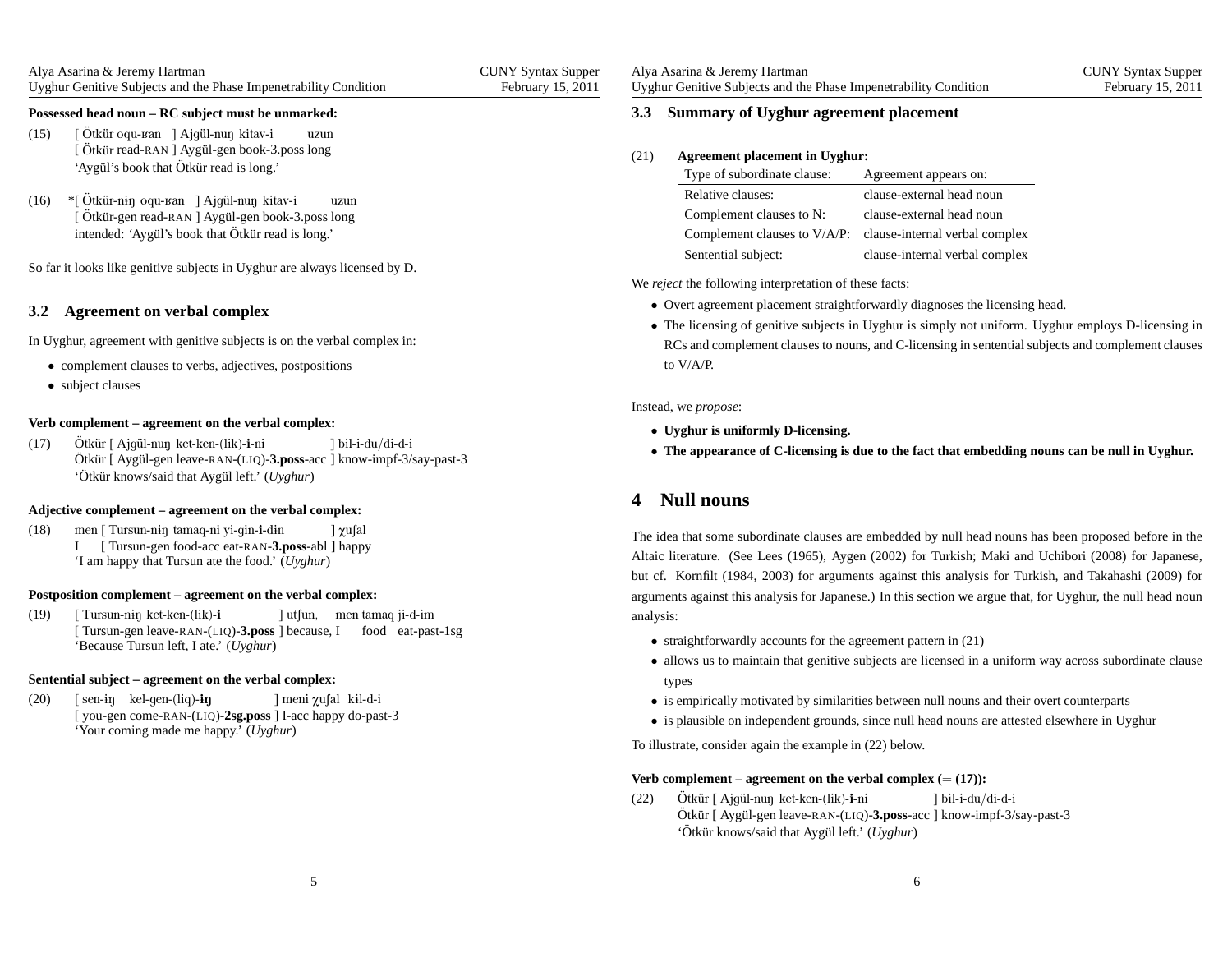| Alya Asarina & Jeremy Hartman                                    | <b>CUNY Syntax Supper</b> |
|------------------------------------------------------------------|---------------------------|
| Uyghur Genitive Subjects and the Phase Impenetrability Condition | February 15, 2011         |

We propose that:

- The embedded clause in (22) is <sup>a</sup> complement to <sup>a</sup> null head noun, which is then embedded by the verb.
- The null head noun is the real host of the agreemen<sup>t</sup> and case-marking that morphologically shows up on the verbal complex. This creates the illusion of clause-internal licensing.
- Uyghur embedded clauses of the type we are discussing are always embedded by nouns, either overt or null.
- (23) Structure for embedded clause in (22):



This analysis has the major advantage of keeping the locus of possessor agreemen<sup>t</sup> (and the licensing of genitive subjects) uniform across all types of embedded clauses. We presen<sup>t</sup> several types of evidence forthe null head-noun analysis below.

### **4.1 The overt head noun test**

It is always possible to make the null noun overt. This includes:

- complement clauses to verbs
- complement clauses to adjectives
- sentential subjects

### **Null/overt N's with complements to verbs:**

(24)Ötkür [ Tursun-niŋ tamaq yi-gen ]  $\emptyset_N$ -i-ni Ötkür [ Tursun-n<del>i</del>ŋ tamaq yi-gen ] Ø<sub>N</sub>-**i**-ni bil-i-du/di-d-i<br>Ötkür [ Tursun-gen food eat-RAN ] Ø<sub>N</sub>-**3.poss**-acc know-impf-3/say-past-3 'Ötkür knows/said that Tursun ate food.' (Uyghur)

| Alya Asarina & Jeremy Hartman                                    | <b>CUNY Syntax Supper</b> |
|------------------------------------------------------------------|---------------------------|
| Uyghur Genitive Subjects and the Phase Impenetrability Condition | February 15, 2011         |

- (25)) Ötkür [ Tursun-niŋ tamaq yi-gen ] **heqiqet-i**-ni bil-i-du/di-d-i Ötkür [ Tursun-gen food eat-RAN ] **fact-3.poss**-acc know-impf-3/say-past-3 'Ötkür knows/said the fact that Tursun ate food.' (*Uyghur*)
- (26)) [sen-iŋ tamaqyi-gen ]Ø<sub>N</sub>-**iŋ**-ni [you-gen food eat-RAN ]  $\phi_N$ -2sg.poss-acc reveal-past-1sg 'I revealed that you ate the food.' (*Uyghur*)afkarli-d-im
- (27)) [sen-iŋ tamaqyi-gen ]**meχpijet-iŋ**-ni [you-gen food eat-RAN ] secret-2sg.poss-acc reveal-past-1sg 'I revealed the secret that you ate the food.' (*Uyghur*)afkarli-d-im

### **Null/overt N's with complements to adjectives:**

- (28)) men [ Tursun-niŋ tamaq-ni yi-gin ] Ø<sub>N</sub>-i-din I [ Tursun-gen food-acc eat-RAN ]  $\varnothing_N$ -3.poss-abl happy 'I am happy that Tursun ate the food.' (*Uyghur*) $\gamma$ usal
- (29)) men [ Tursun-n<del>i</del>ŋ tamaq-ni yi-gin ] **heqiqet/χever-i**-d<del>i</del>n χu∫al I [ Tursun-gen food-acc eat-RAN ] **fact/news-3.poss**-abl happy'I am happy with the fact/news that Tursun ate the food.' (*Uyghur*)

### **Null/overt N's with sentential subjects:**

- (30)) [sen-iŋ kel-gen-(liq) [you-gen come-RAN-(LIQ) ]  $\phi_N$ -2sg.poss I-acc happy do-past-3 'Your coming made me happy.' (*Uyghur*) $]$   $\emptyset_{\rm N}$ -iŋ mini χu∫al kɨl-d-i
- (31)) [sen-iŋ kel-gen ]**χever-iŋ** [ you-gen come-RAN ] **news-2sg.poss** I-acc happy do-past-3 'The news that you came made me happy.' (*Uyghur*)mini χu∫al kɨl-d-i

### **4.2 Null nouns share properties of their overt counterparts**

In this section, we show that null nouns behave like their overt counterparts in terms of:

- case on the embedded subject
- relationship to the subordinate clause (relative clause vs. complement)

### **4.2.1 Idiosyncratic properties**

Certain head nouns impose idiosyncratic restrictions on their embedded clauses.

- Genitive RC subjects are generally in free variation with unmarked RC subjects.
- RCs headed by the overt noun *waqit* ('time') strongly prefer unmarked subjects.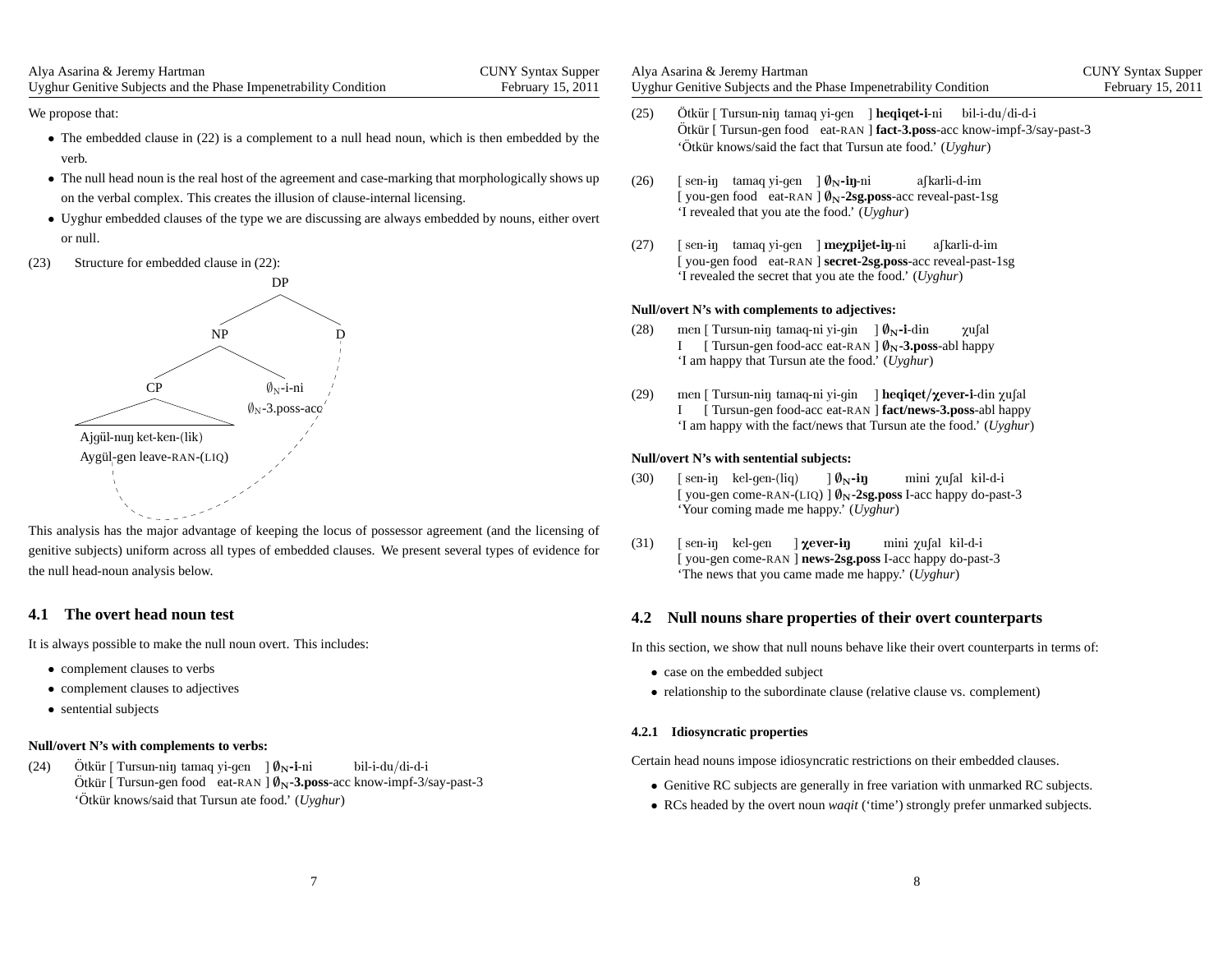| Alya Asarina & Jeremy Hartman                                    | <b>CUNY Syntax Supper</b> |
|------------------------------------------------------------------|---------------------------|
| Uyghur Genitive Subjects and the Phase Imperetrability Condition | February 15, 2011         |

### **Restriction against genitive subjects w/** *waqit* **('time'):**

- (32)) [sen-(??**iŋ**) ket-ken ] waqit-(??iŋ) [you-(??gen) leave-RAN ] time-(??2sg.poss) hour 7 'The time that you left at was 7 <sup>o</sup>'clock.' (*Uyghur*)saet jette idi was
- (33) [ [you-(\***gen**) leave-RAN ] time-(\*2sg.poss)-abl after, I food eat-past-1sg 'After the time when you left, I ate.' (*Uyghur*)sen-(\***iŋ**) ket-ken ] waqit-(\*iŋ)-din kiyin, men tamaq ji-d-im

The null counterpart of *waqit* ('time') imposes the same restriction.

### **Restriction against genitive subjects w/ null variant of** *waqit* **('time'):**

- (34)) [sen-(\***iŋ)** ket-ken-(\*iŋ)-din [you-(\*gen) leave-RAN-(\*gen)-abl ] after, I food eat-past-1sg 'After you left, I ate.' (*Uyghur*)] kiyin, men tamaq ji-d-im
	- If (34) contains <sup>a</sup> null head noun, the ungrammaticality of (34) is reducible to that of (33).
	- If the clause in (34) were embedded directly by the postposition, its ungrammaticality would require an independent explanation.

#### **4.2.2 Noun complements vs. relative clauses**

As discussed in more detail below, -*liq* is optionally presen<sup>t</sup> in noun complements, but is incompatible with relative clauses.

### **-***liq* **in <sup>a</sup> noun complement clause:**

(35) [ [ Tursun-gen leave-RAN-**(LIQ)** ] fact-3.poss 'the fact that Tursun left' (*Uyghur*)Tursun-nɨŋ ket-ken-(**liq**) ]heqiqet-i

### **No -***liq* **in <sup>a</sup> relative clause:**

(36)) [sen ket-ken-(\*liq) [ you leave-RAN-**(\*LIQ)** ] time 'the time when you left' (*Uyghur*)]waqit

We also find that -*liq* is allowed in embedding by some postpositions and not others, as (37) and (38) illustrate.

### **-***liq* **possible:**

(37)) [ Tursun-nɨŋ ket-ken-(**lik)**-i [ Tursun-gen leave-RAN-**(LIQ)**-3.poss ] because, I food eat-past-1sg 'Because Tursun left, I ate.' (*Uyghur*)] utʃun, men tamaq ji-d-im

Alya Asarina & Jeremy Hartman Uyghur Genitive Subjects and the Phase Impenetrability ConditionCUNY Syntax SupperFebruary 15, 2011

#### **No -***liq***:**

- (38)) [sen ket-ken-(\*liq)-din [ you leave-RAN-**(\*LIQ)**-abl ] after, I food eat-past-1sg 'After you left, I ate.' (*Uyghur*)] kijin, men tamaq ji-d-im
	- The contrast between (37) and (38) is not an idiosyncratic property of different postpositions.
	- Rather, -*liq* is prohibited precisely in those contexts where the noun <sup>p</sup>hrase that combines with the postposition contains <sup>a</sup> relative clause rather than <sup>a</sup> clausal complement.

Consider:

### **-***liq* **in <sup>a</sup> noun complement clause:**

(39) [ [ Tursun-gen leave-RAN-**(LIQ)** ] fact-3.poss because, I food eat-past-1sg 'Because of the fact that Tursun left, I ate.' (*Uyghur*)Tursun-nɨŋ ket-ken-(**liq**) ] heqiqet-i utfun, men tamaq ji-d-im

### **No -***liq* **in <sup>a</sup> relative clause:**

 $(40)$ ) [sen ket-ken-(\*liq) [you leave-RAN-(\*LIQ) ] time-abl after, I food eat-past-1sg 'After the time when you left, I ate.' (*Uyghur*)] waqit-din kijin, men tamaq ji-d-im

Given our proposal that the clauses in (37) and (38) are embedded by null nouns, the contrast between (37) and (38) is exactly the same as the contrast between (39) and (40). In (37), the null noun embeds <sup>a</sup>complement clause, and -*liq* is therefore permitted. In (38), the null noun takes <sup>a</sup> relative clause, and -*liq* is banned. Without the null noun proposal, the contrast between (37) and (38) would remain mysterious. What we have proposed so far:

- Uyghur genitive subjects are uniformly licensed by clause-external <sup>D</sup> heads.
- The appearance of C-licensing is the result of *null head nouns*.

### **4.3 Null head nouns elsewhere in Uyghur**

Null head nouns are independently attested in <sup>a</sup> similar Uyghur construction, which shows the same agreement placement. We argue that "headless" RCs, illustrated in (41) and (42) are in fact headed by nullnouns.

### **"Headless" RCs:**

(41)) [Ötkür-n<del>i</del>ŋ [ Otkür-n<del>i</del>ŋ ji-gen-i ] jaχ∫i<br>[ Ötkür-gen eat-RAN-3.poss ] good 'What Ötkür ate is good.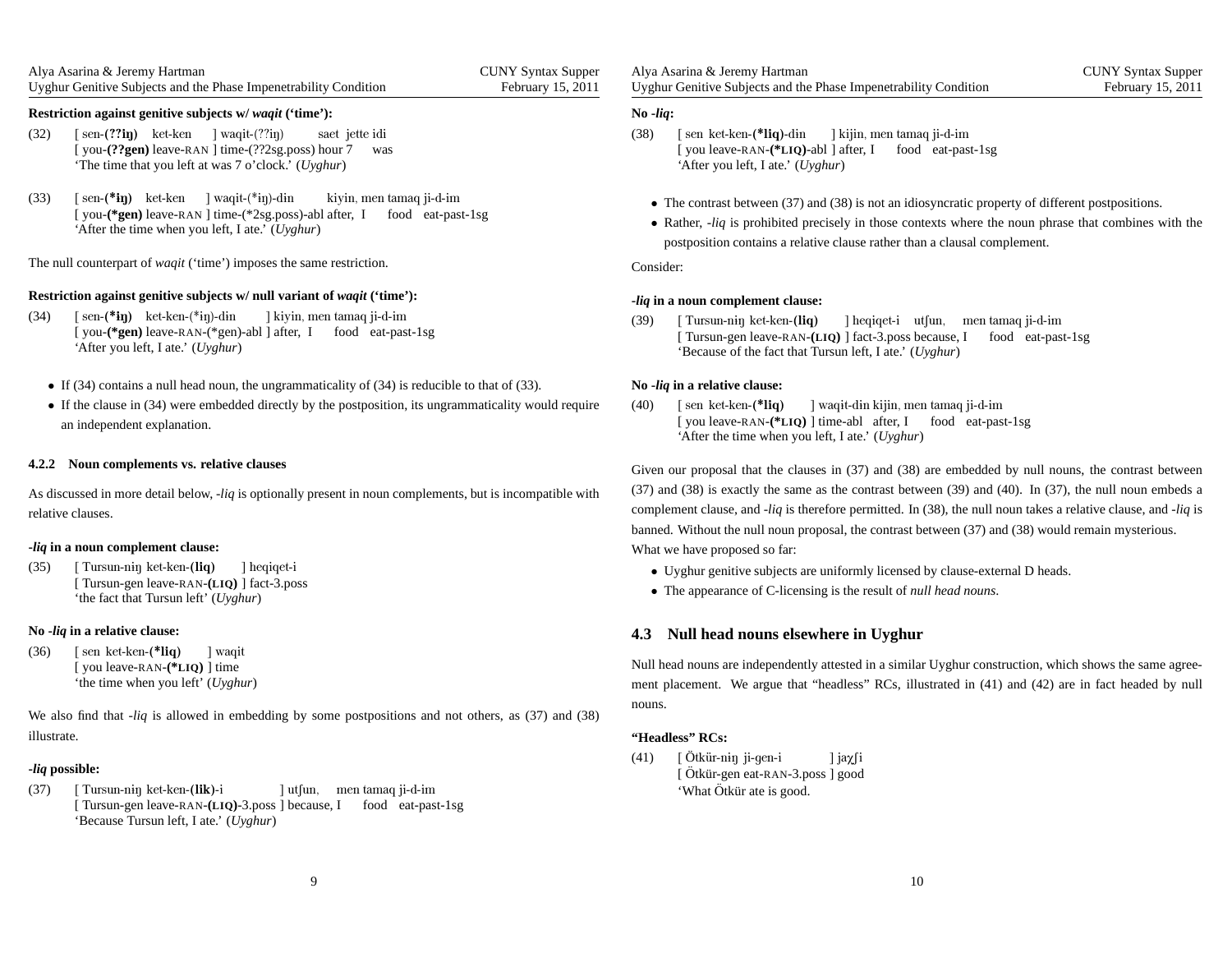(42)) [men-iŋ al-ʁan-im [I-gen buy-RAN-1sg.poss] bread/red 'The thing I bought is bread/red.'] nan/qɨzil

We assume the following structure.

#### (43)**"Headless" RC structure:**



What we proposed:

- The apparen<sup>t</sup> "C-licensing" discussed above above is the same <sup>p</sup>henomenon as seen in (43).
- Verbs, postpositions, etc. do not directly embed <sup>a</sup> clause, but rather embed <sup>a</sup> complex DP with <sup>a</sup> null head noun.
- In both cases, the null head noun is the real host of the agreemen<sup>t</sup> (and case) that shows up on the clause.

# **5 -***liq* **and the size of the embedded clause**

In this section, we turn to the properties of the morpheme -*liq* and the corresponding implications for the size of the embedded clause in Uyghur. We observed -*liq* in many of the examples above; it appears optionally at the right of the verbal complex, between -*ran* (an aspectual morpheme) and any agreemen<sup>t</sup> or case markers. This is illustrated in (2), repeated as (44) below:

### **Verb complement:**

(44)Ötkür [ Ajqül-nun ket-ken-(lik)-i-ni Otkür [ Ajgül-nuŋ ket-ken-(**lik)**-i-ni ] di-d-i<br>Ötkür [ Aygül-gen leave-RAN-<mark>(LIQ</mark>)-3.poss-acc ] say-past-3 'Ötkür said that Aygül left.' (Uyghur)

| Alya Asarina & Jeremy Hartman                                    | <b>CUNY Syntax Supper</b> |
|------------------------------------------------------------------|---------------------------|
| Uyghur Genitive Subjects and the Phase Impenetrability Condition | February 15, 2011         |

# **5.1 -***liq* **is <sup>a</sup> complementizer**

- We analyze -*liq* as <sup>a</sup> complementizer that introduces clausal complements to (possibly null) nouns.
- An alternative analysis, superficially consistent with the example above: -*liq* is itself <sup>a</sup> nominalizer that attaches to the embedded clause. This analysis would explain why -*liq* seems to bear nominal morphology.
- Examining the behavior of -*liq* more closely, we highlight three properties that are expected on the complementizer analysis, but not straightforwardly consistent with the nominalizer analysis.

### **5.1.1 Distribution of -***liq*

- The availability of -*liq* crucially depends on the syntactic type of the embedded clause.
- Specifically, -*liq* is available in complement clauses, as shown in (45) and (46), but not in relative clauses, as shown in (47):

# **Optional -***liq* **in complement clauses (**<sup>=</sup> **(1) and (2), respectively):**

- (45)) [ men-iŋ ket-ken-(**liq**) [ I-gen leave-RAN-**(LIQ)** ] fact-1sg.poss important 'The fact that I left is important.' (*Uyghur*)] heqiqet-im muhim
- (46)Ötkür [ Ajqül-nun ket-ken-(lik)-i-ni Otkür [ Ajgül-nuŋ ket-ken-(**lik)**-i-ni ] di-d-i<br>Ötkür [ Aygül-gen leave-RAN-<mark>(LIQ</mark>)-3.poss-acc ] say-past-3 'Ötkür said that Aygül left.' (*Uyghur*)

## **No -***liq* **on RC:**

- (47)) [Ötkür-n<del>i</del>ŋ [ Otkür-n<del>i</del>ŋ oqu-ваn-(**\*liq**) ] kitav-i uzun<br>[ Ötkür-gen read-RAN-(<mark>\*LIQ</mark>) ] book-3.poss long 'The book that Ötkür read is long.' (Uyghur)
	- It is crosslinguistically common to observe different complementizer possibilities for different types of embedded clauses (see, e.g., Hiraiwa (2000) for Japanese *to* vs. <sup>∅</sup>, and Richards (1999) for Tagalog and English).
	- This distributional pattern is not characteristic of <sup>a</sup> nominalizer.

### **5.1.2 The placement of nominal morphology**

In example (46), repeated again below, -*liq* immediately precedes the possessor agreemen<sup>t</sup> and case markers.

# **Optional**  $-Iiq$  **in complement clauses**  $(=(2))$ **:**

(48)) Ötkür [ Ajgül-nuŋ ket-ken-(**lik)**-i-ni Ötkür [ Aygül-gen leave-RAN-(LIQ)-3.poss-acc ] say-past-3 'Ötkür said that Aygül left.' (Uyghur) ]di-d-i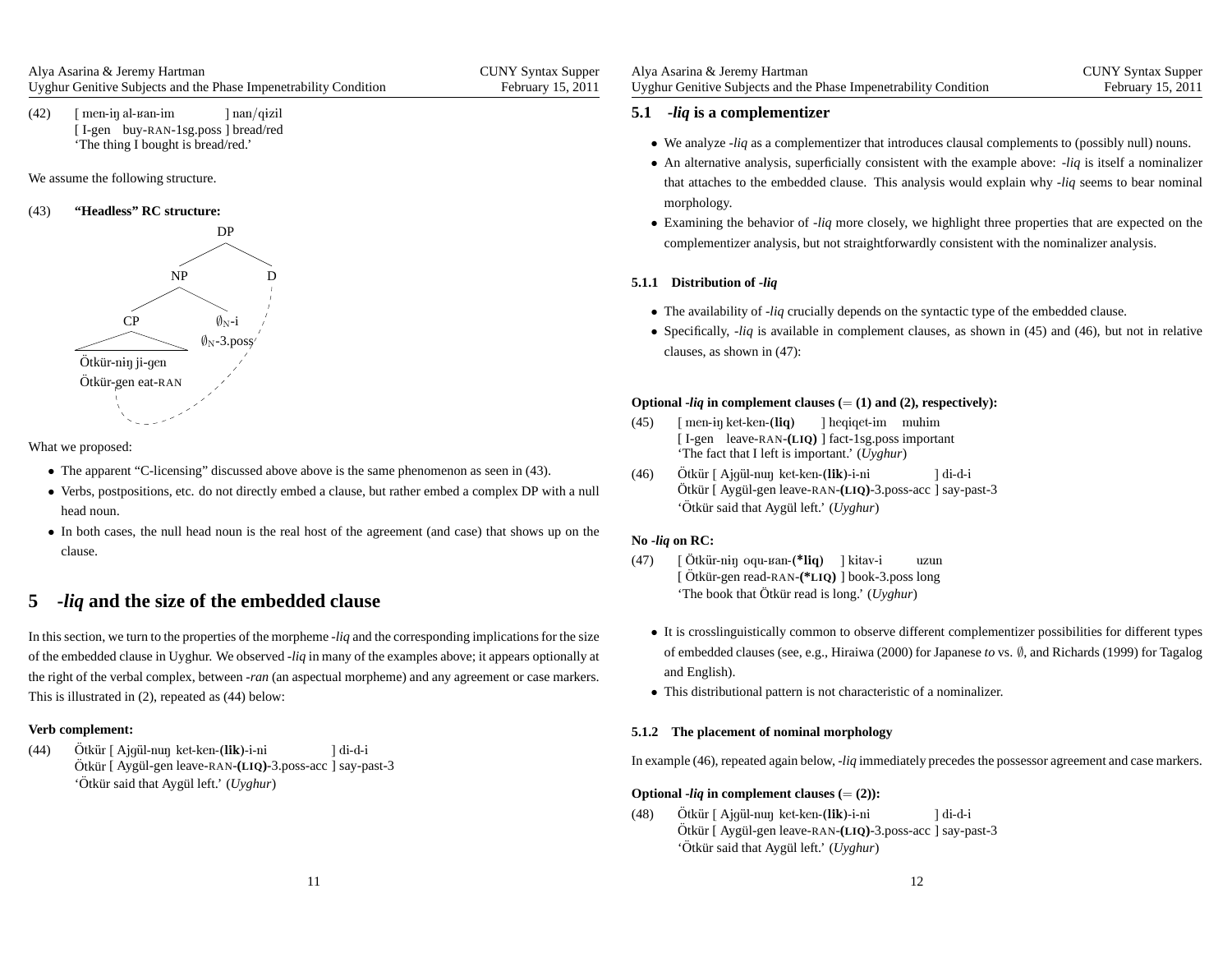- This <sup>p</sup>lacement is expected on the nominalizer analysis, where -*liq* simply creates the nominal category that hosts these suffixes.
- It is also expected on our complementizer analysis, where the host of these suffixes is <sup>a</sup> null head noun that embeds <sup>a</sup> clausal complement headed by -*liq*, producing the same linear order.

But now consider the example of the complex NP in (45), repeated below.

# **Optional -***liq* **in complement clauses (**<sup>=</sup> **(1)):**

(49)) [men-iŋ ket-ken-(l**iq)** ] heqiqet-immuhim [ I-gen leave-RAN-**(LIQ)** ] fact-1sg.poss important'The fact that I left is important.' (*Uyghur*)

### **No possessor agreement on -***liq* **in noun complement clause:**

- (50) \*[Ötkür-n<del>i</del>ŋ ket-ken-liq-**i** [ Ötkür-gen intended: 'The fact that  $\ddot{\text{O}}$ tkür left is important.' ( $U$  leave-RAN-LIQ-**3.poss** ] fact-(3.poss) important] heqiqet-(i) muhim *Uyghur*)
	- Here the clause is embedded by an overt head noun, and possessor agreemen<sup>t</sup> appears on this overt noun rather than on -*liq*.
	- Indeed, -*liq* cannot bear possessor agreemen<sup>t</sup> in complements to overt nouns, as shown in (50).
	- We conclude that -*liq* does not itself create <sup>a</sup> category that hosts nominal morphology. It merely *appears* to create <sup>a</sup> nominal category when its subordinating noun is null, as in (48).
	- When this noun is made overt, as in (49), the <sup>p</sup>lacement of agreemen<sup>t</sup> reveals that the head noun, rather than -*liq*, is the true source of the nominal category.
	- This behavior is straightforwardly expected of <sup>a</sup> complementizer, since there is no reason to suspec<sup>t</sup> it would create <sup>a</sup> nominal category.

### **5.1.3 Optionality**

- In all cases where -*liq* is available, it is optional (or optionally null), as the preceding examples have illustrated.
- No difference in meaning between minimal pairs with and without -*liq*.
- Optionality is common for complementizers—many languages have null complementizers or allowcomplementizer-drop (see Stowell (1981), Pesetsky and Torrego (2001), Boškovic and Lasnik (2003), Kishimoto (2006) for discussion).
- No well-known examples, to our knowledge, of systematic optionality for <sup>a</sup> <sup>p</sup>iece of category-changing derivational morphology such as <sup>a</sup> nominalizer.

### **5.1.4 In summary**

We have identified three distinctive properties of -*liq*:

### **Properties of -***liq***:**

- (51) a. It is sensitive to the type of the embedded clause.
	- b. It does not reliably create <sup>a</sup> category that hosts nominal agreemen<sup>t</sup> and case-marking.
	- c. It is optional and can be dropped without obvious semantic effects.
	- This cluster of properties is characteristic of <sup>a</sup> complementizer. We therefore analyze -*liq* as <sup>a</sup> complementizer that introduces clausal complements to overt and null nouns<sup>2</sup>, and conclude that Uyghur genitive subjects appear in full-CP embedded clauses.<sup>3</sup>

### **5.2 Corroborating evidence that Uyghur -***liq***-clauses are CPs: Miyagawa's Test**

Miyagawa (to appear) examines the familiar *-ga/-no* paradigm, and argues for <sup>a</sup> D-licensing approac<sup>h</sup> to GEN subjects in Japanese. The claim is that:

- Embedded clauses with NOM subjects are CPs.
- Embedded clauses with GEN subjects are reduced (TPs).

One piece of evidence: CP-level adverbs (e.g., 'evidently', 'truly', 'fortunately'; Cinque (1999)) are compatible with NOM-subject embedded clauses, but not with GEN-subject embedded clauses.

# **CP-level adverb with NOM subject only:**

(52)) [ **saiwai-ni** taroo-**ga/\*-no** yonda ] hon [ **fortunately** Taro-**nom/-\*gen** read ] book'the book that Taro fortunately read' (*Japanese*) (Miyagawa (to appear), ex. 26a)

In contrast, lower TP-level adverbs are compatible with both NOM and GEN subj embedded clauses.

# **TP-level adverb with NOM or GEN subject:**

- (53) [ kitto[ **probably** Taro-**nom/-gen** read ] book 'the book that Taro probably read' (*Japanese*) (Miyagawa (to appear), ex. 26b)taroo-**ga/-no** yonda ] hon
	- If Miyagawa's test reliably diagnoses size of the embedded clause, we should be able to extend it to Turkish and Uyghur.

<sup>2</sup>Uyghur has another complementizer, *dep*, which introduces true clausal complements to verbs, and embeds fully tensed TPs.

<sup>3</sup>To implement the optionality of -*liq*, we assume that Uyghur has <sup>a</sup> null complementizer "∅", and that -*liq* and <sup>∅</sup> differ in their distribution. In complement clauses, either -*liq* or  $\emptyset$  is available. In relative clauses,  $\emptyset$  is the only option.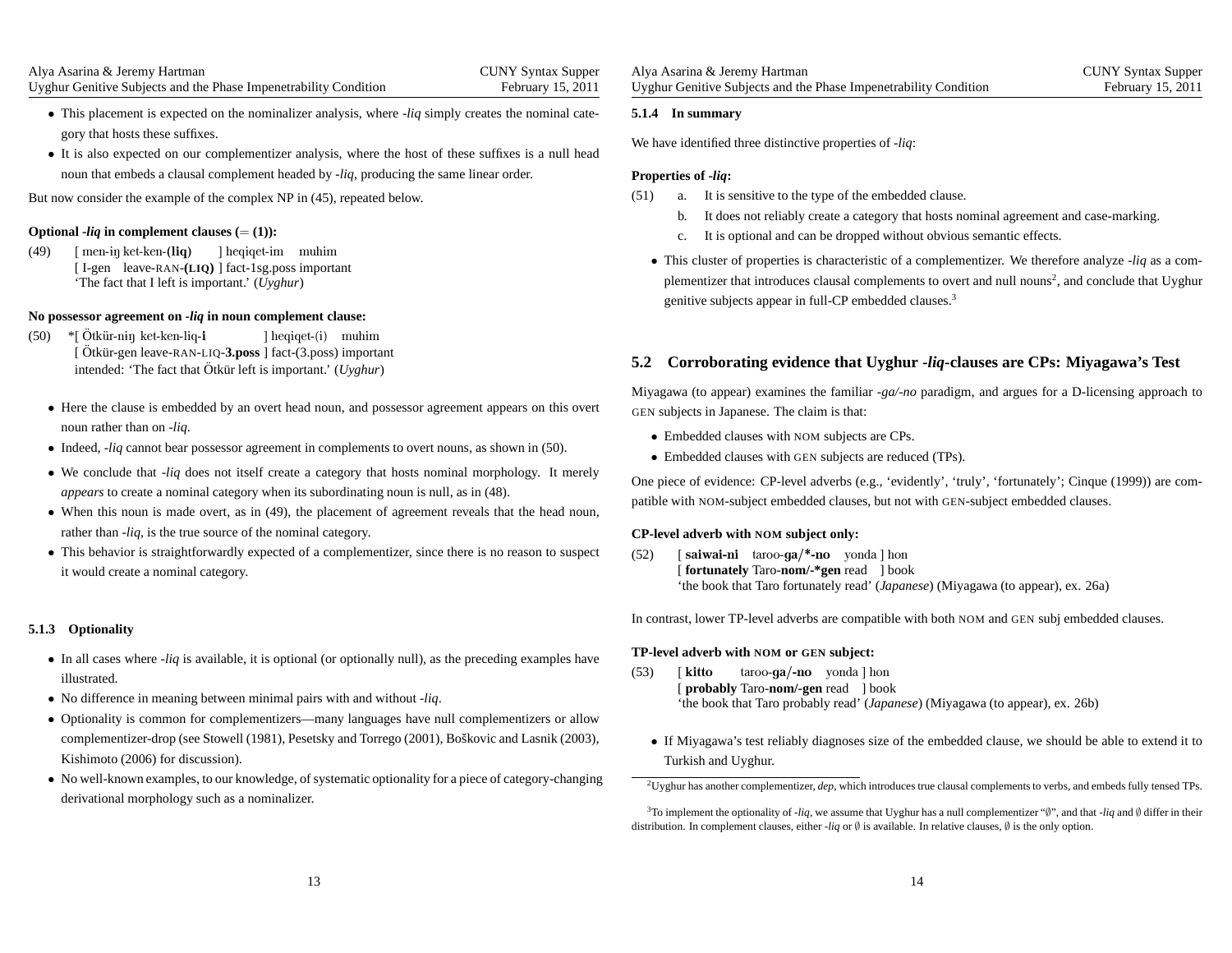• Prediction for Turkish, <sup>a</sup> C-licensing language: CP-level adverbs should be compatible with GEN subject embedded clauses.

This prediction is borne out. Turkish embedded clauses allow CP-level adverbs.

## **CP-level adverb with GEN subject:**

(54) [ [**evidently** student-pl-**gen** read-DIK-3.pl ] book 'the book which the students evidently read' (*Turkish*) (Jaklin Kornfilt (p.c.))**anlaşılan** oğrenci-ler-**in** oku-duk-ları ] kitap

### Prediction for Uyghur:

- If Uyghur -*liq*-clauses are indeed full CPs, Uyghur should pattern like Turkish and allow CP-level adverbs in GEN-subj embedded clauses.
- If Uyghur -*liq*-clauses are reduced, Uyghur should pattern like Japanese and disallow CP-level adverbs in GEN-subj embedded clauses.

As illustrated in the examples below, Uyghur does indeed allow CP-level adverbs in GEN-subject embedded clauses.

### **CP-level adverbs with GEN subject:**

- (55) [ [truly Aygül-gen write-RAN ] book-3-acc show 'Show (me) the book that Aygül truly wrote!' (*Uyghur*) **xeqiqi** Ajgül-**niŋ** jaz-ʁan ] kitiv-i-ni korset!
- (56) [ [truly I-gen well see-impf-RAN ] food-1sg-acc give 'Give (me) the food that I truly like!' (*Uyghur*)**χeqiqi** men-**iŋ** jaχ∫i kör-i-gen ] tamaq-im-ni ber!
- (57)) **yeqiqi** sen-**iŋ** ket-ken-lik-iŋ-ni **truly** you-**gen** leave-RAN-LIQ-2sg-acc know-impf-1sg **'I know that you truly left.'**bil-i-men

'I truly know that you left.' (*Uyghur*)

# **6 Implications of the analysis**

### **6.1 What we have seen**

Recall Kornfilt's (2008) proposal:

- C-licensing occurs when the embedded clause is <sup>a</sup> full CP.
- D-licensing occurs when the embedded clause is reduced (TP/AspP).

| Alya Asarina & Jeremy Hartman                                    | <b>CUNY Syntax Supper</b> |
|------------------------------------------------------------------|---------------------------|
| Uyghur Genitive Subjects and the Phase Impenetrability Condition | February 15, 2011         |



- Prediction: C-licensing vs. D-licensing should correlate with size of the embedded clause.
- Uyghur, on our analysis, poses <sup>a</sup> challenge to this correlation.

We have argued that:

- Uyghur is <sup>a</sup> D-licensing language.
- The embedded clauses that house genitive subjects at least *can* be full CPs. They contain an overt complementizer (-*liq*), and are able to host CP-level adverbs.
- -*liq* is <sup>a</sup> <sup>C</sup> head, but it appears to be transparent for purposes of Agreement/Case-assignment by <sup>a</sup> higher head D.

We have thus argued that Uyghur displays agreemen<sup>t</sup> across <sup>a</sup> CP boundary:

(59)  $X^0 \dots [C_P C [T_P Subj \dots]]$ 

This is surprising in the context of Chomsky's (1998) Phase Impenetrability Condition.

### **Chomsky's (1998) Phase Impenetrability Condition (PIC**strong**):**

(60) In phase  $\alpha$  with head H, the domain of H is not accessible to operations outside  $\alpha$ , only H and its edge are accessible to such operations.

In the case at hand:

- $(61)$  a.  $\alpha = \text{CP}$ b.  $H = C$ 
	- c. domain of  $H = TP$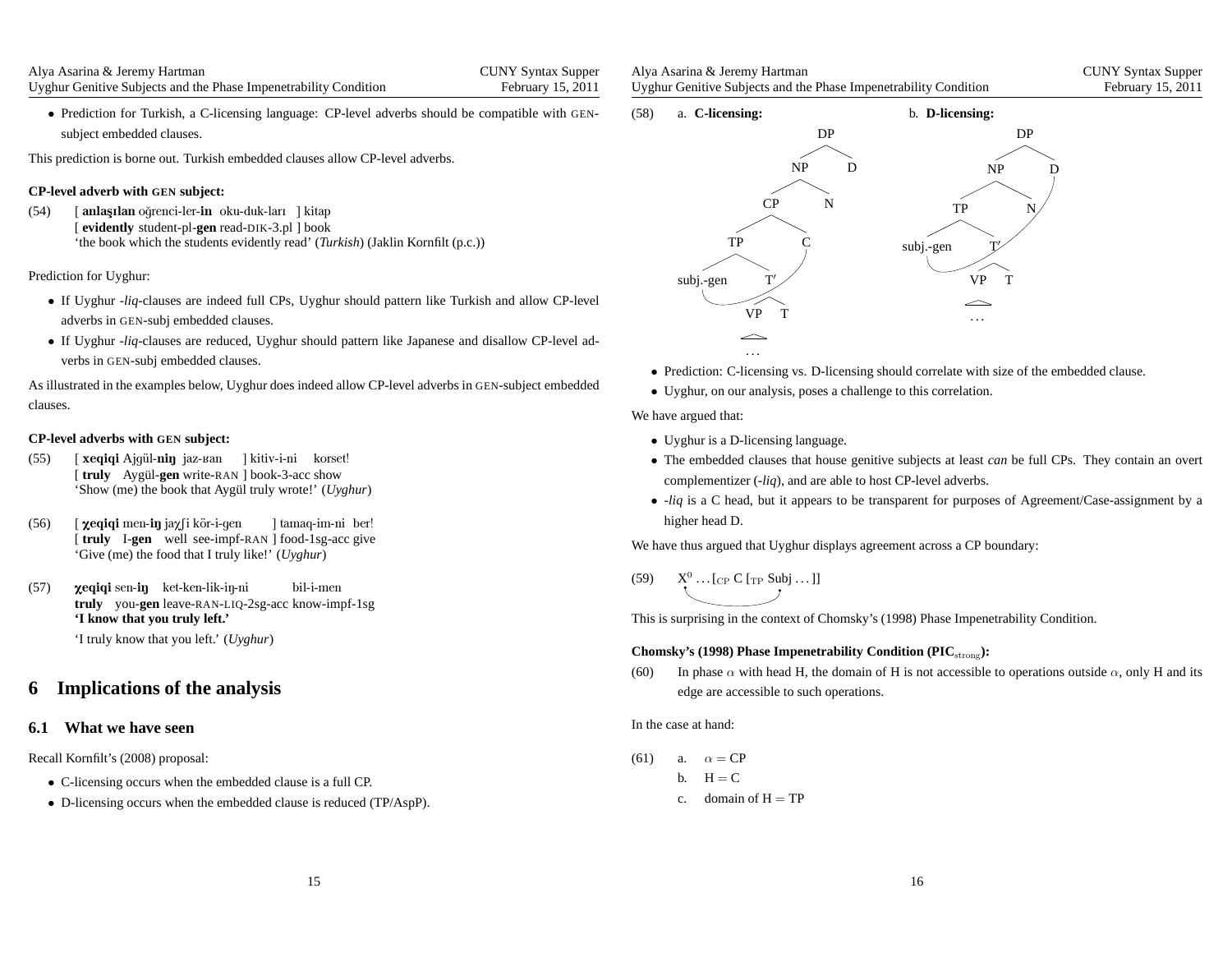#### **Predicted by PIC**strong**:**

- (62)  $X^0 \dots [C_P \ C \ [T_P \ Subj \dots ]]$ ✗
	- So the  $\text{PIC}_{\text{strong}}$  seems to be in direct conflict with the Uyghur data.
	- However, some version of the  $\rm{PIC}_{\rm strong}$  remains desirable, in order to account for familiar and crosslinguistically robust patterns like the following:

### **English data supporting the PIC**strong**:**

(63) a. John seems  $[\text{TP } t]$  to be sick. ]

b. \*John seems  $\lbrack_{\text{CP}}$  that t is sick. ] ✗

- (64) a. I consider  $[\text{TP} \text{ her to be intelligent.}]$ 
	- b.  $*$ I consider [<sub>CP</sub> (that) her is intelligent. ] ✗
- (65) a. What do you think  $\lbrack_{\text{CP}} t$  (that) Mary bought  $t$ ? ] b. \*What do you wonder  $[{\rm CP\ who\ bought\ t?}]$

✗

So the PIC is probably worth preserving. Data seemingly violating the PIC have been handled in severalways in the literature:

#### **Approaches to data seemingly in conflict with the PIC:**

- (66) a. The DP agreed with is at the *edge* of CP, and the PIC is not actually violated. (Polinsky andPotsdam (2001) for Tsez, Branigan and MacKenzie (2002) for Innu-aimûn, Şener (2008) for Turkish)
	- b. The weaker formulation of the PIC proposed in Chomsky (2001) should be adopted. (Martinsand Nunes (2010) for Brazilian Portuguese)
	- c. C can be *defective* (C<sub>def</sub>), i.e. not a phase head that counts for PIC purposes. (Carstens and Diercks (to appear) for Lubukusu (Bantu))

We show below:

- option (66a) is not viable for Uyghur
- options (66b) and (66c) are viable for Uyghur, with some evidence favoring option (66b)

| Alya Asarina & Jeremy Hartman                                    | <b>CUNY Syntax Supper</b> |
|------------------------------------------------------------------|---------------------------|
| Uyghur Genitive Subjects and the Phase Impenetrability Condition | February 15, 2011         |

### **6.2 Agreement at the edge of CP**

The PICstrong *does* allow agreemen<sup>t</sup> and case-assignment across <sup>a</sup> CP boundary, as long as the target noun phrase is at the *edge* of CP.

(67) 
$$
X^0 \dots [C_P \text{ DP} C [\text{TP} \text{ Subj} \dots]]
$$

Uyghur genitive subjects do not appear to occupy this CP-edge position overtly. E.g., they can be precededin the clause by adverbial phrases, as shown below:

#### **Genitive subject preceded by locative:**

(68)) [ soʁun-da Mehemmet-nɨŋ oqu-ʁan ] kitav-i [ party-loc Mehemmet-gen read-RAN ] book-3.poss long 'The book that Mehemmet read at the party is long.' (*Uyghur*)uzun

It has been proposed that *topics* move to the edge of CP, sometimes covertly. Consequently, agreemen<sup>t</sup> withembedded topics can cross a CP boundary without violating the  $\text{PIC}_{\text{strong}}$ .

- Case-assignment to topics across <sup>a</sup> CP boundary is shown in (69). Agreement with topics across <sup>a</sup> CPboundary is shown in (70) and (71b).
- As shown below, Uyghur genitive subjects need not be topics, so it would be unmotivated to propose that they move to the edge of CP covertly.

#### **Turkish ECM – embedded subject is <sup>a</sup> topic:**

- (69) Q: Mert'in partisine herkes gitmis¸ mi?
	- 'Do you know if everyone (he invited) went to Mert's party?'

A: Mert'le konuşmadım ama ...

'I haven't talked to Mert but . . . '

- a. Pelin[yalnIzca**Sinan** Pelin [only 'Pelin heard that only Sinan went (to the party).'Sinan-nom go-past C ] hear-evid.past git-ti diye ] duy-muş.
- b. #Pelin [ yalnızca **Sinan-ı** git-ti diye ] duy-muş. Pelin [ only **Sinan-acc** go-past C ] hear-evid.past 'Pelin heard that only Sinan went (to the party).' (*Turkish*, Şener (2008): 48)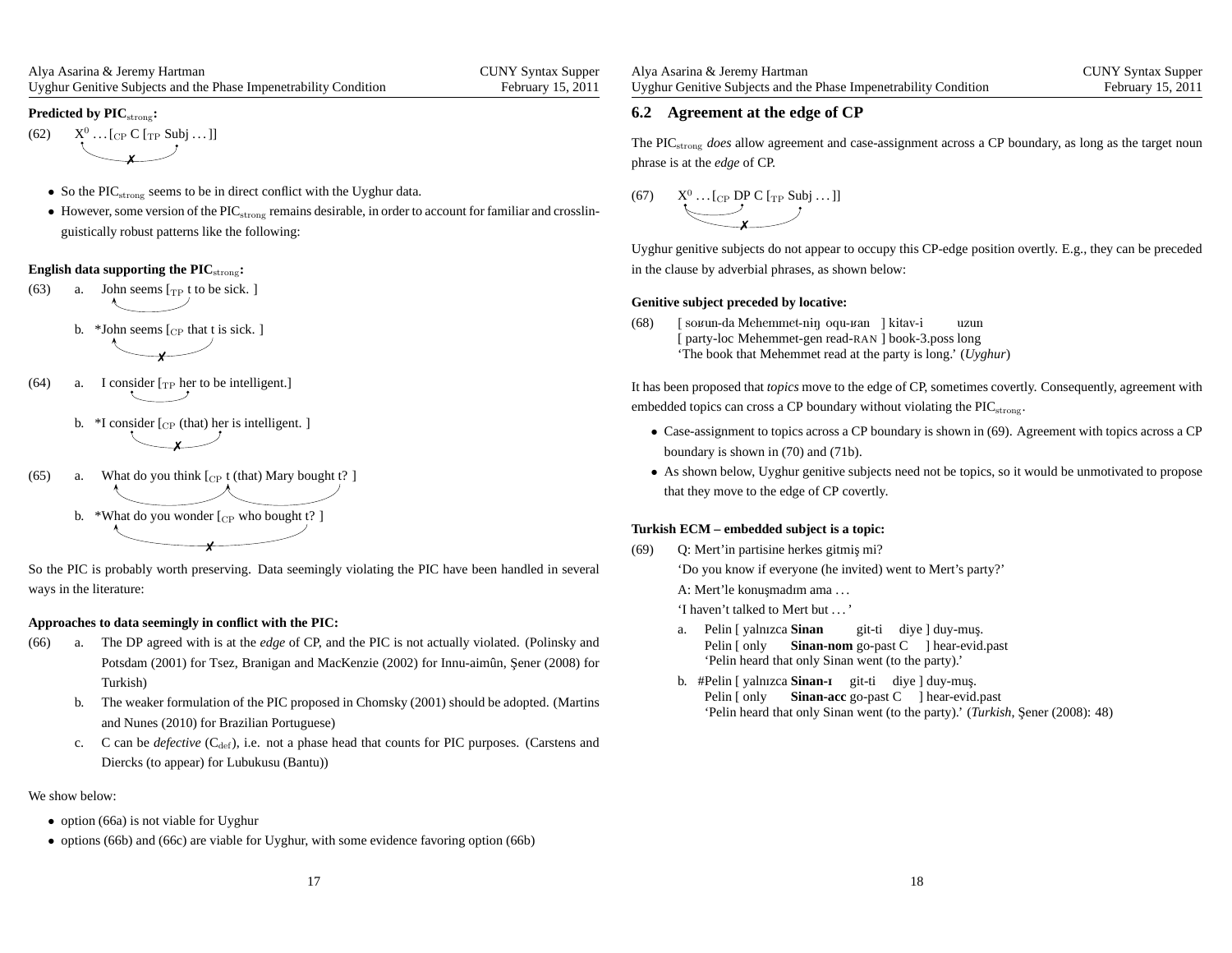| Alya Asarina & Jeremy Hartman                                    | <b>CUNY Syntax Supper</b> |
|------------------------------------------------------------------|---------------------------|
| Uyghur Genitive Subjects and the Phase Impenetrability Condition | February 15, 2011         |

#### Tsez long distance agreement - required for topics, impossible for non-topics:

- (70) a. enir [už-ā mother [ boy-ERG **bread.III.ABS-(TOP)** III-eat-PSTPRT-NMLZ ].IV **III**-know-PRES 'The mother knows that the bread, the boy ate.'**magalu-(n/gon)**b-āc'-ru-li **b**-iy-xo
	- b. enir mother [ boy-ERG bread.III.ABS-(\*TOP) III-eat-PSTPRT-NMLZ ].**IV IV**-know-PRES ✓ 'The mother knows the boy ate the bread.' [uˇz-¯amagalu-(\*n/\*gon)b-āc'-ru-łi **r**-iy-xo

✗ 'The mother knows that the bread, the boy ate.'

c. eni-r mother-DAT [ book.II.ABS-**FOC** II-good be-PSTPRT-NMLZ ].**IV** {**IV/\*II**}-know-PRES 'The mother knows that the BOOK is good.' (*Tsez*, Polinsky and Potsdam (2001): 57, 61)[t'ek-**kin**y-igu y<sup>–</sup>ał-rułi {**r/\*y**}-iy-xo

### **Innu-aimun – long distance agreement requires topichood: <sup>ˆ</sup>**

(71) a. Ni-tshissenitamu-aânaân mûpishtuaât Shûshepa [ Tshaân maâk Maânî. ] 1PL-know-TI-1PL 'We know that John and Marie visited Joseph.'visitJoseph[John and Marie ]

✓'John and Marie' is <sup>a</sup> topic; ✓'John and Marie' is not <sup>a</sup> topic

b. Ni-tshissenim-aânaân-**at** mûpishtuaât Shûshepa [ Tshaân maâk Maânî. ] visit1PL-know-1PL-**3PL** 'We know that John and Marie visited Joseph.'Joseph [John and Marie ]

✓'John and Marie' is <sup>a</sup> topic; ✗'John and Marie' is not <sup>a</sup> topic (*Innu-aimunˆ* , Branigan andMacKenzie (2002): 3)

Uyghur genitive subjects need not be topics. In particular, they may be focused.

### **Non-topic genitive subjects:**

- (72) [ [ Otkür-niŋ-la kel-gen-lik ] xever-i muhim.<br>[ Ötkür-gen-only come-RAN-LIQ ] news-3.poss important 'The news that only Ötkür came is important.' (Uyghur) Ötkür-n<del>i</del>ŋ-la
- (73)) [ men-ɨŋ-la jaχ∫i kör-gen ] kitav-im [ I-only 'The book that only I like is long.' (*Uyghur*) well see-RAN ] book-1sg.poss longuzun
- (74) Mehemmet [Ötkür-niŋ-la Mehemmet [ Otkür-niŋ-la kel-gen-lik-i-ni ] didi.<br>Mehemmet [ Ötkür-gen-only come-RAN-LIQ-3.poss-acc ] said 'Mehemmet said that only Ötkür came.' (*Uyghur*)
- (75) a. Q: Ötkür<br>Ötkür Otkür [ Ajgül-niŋ kel-gen-lik-i-ni ] didi-mu?<br>Ötkür [ Ajgül-gen come-RAN-LIQ-3.poss-acc ] said-<mark>Q</mark> 'Did Ötkür say that Aygül came?' (*Uyghur*)
	- b. A: Yaq, Ötkür<br>no. Ötkür Yaq, Otkür [ Mehemmet-niŋ kel-gen-lik-i-ni \_\_\_\_\_\_\_\_\_\_\_] didi.<br>no, Ötkür [ Mehemmet-gen come-RAN-LIQ-3.poss-acc ] said 'No, Ötkür said that Mehemmet came.' (*Uyghur*)

| Alya Asarina & Jeremy Hartman                                    | <b>CUNY Syntax Supper</b> |
|------------------------------------------------------------------|---------------------------|
| Uyghur Genitive Subjects and the Phase Impenetrability Condition | February 15, 2011         |

We conclude that there is no evidence to suppor<sup>t</sup> the idea that Uyghur genitive subjects are at the edge ofCP either overtly or covertly.

### **6.3 A weaker Phase Impenetrability Condition**

Chomsky (2001) proposes <sup>a</sup> weaker version of the Phase Impenetrability Condition.

### **Chomsky's (2001) Phase Impenetrability Condition (PIC**weak**):**

(76) In the configuration  $[\text{YP} \dots Y \text{A} \dots \text{ZP} \dots Y \text{B} \text{P}]]]$ , where YP and ZP are strong phases:

- a. The domain of Z (BP) *is not* accessible to operations by <sup>Y</sup> or higher heads. Only <sup>Z</sup> and itsedge (specifier) are accessible.
- b. All of ZP (including BP) *is* accessible to operations by heads below <sup>Y</sup> (e.g. A).

What this means for our purposes:

• <sup>A</sup> TP inside CP is accessible *until the next (strong) <sup>p</sup>hase head is merged.*

Uyghur genitive subject licensing does not violate the  $\text{PIC}_{\text{weak}}$  on one of two assumptions:

- (77) a. D is not <sup>a</sup> phase head. (Richards (2006), Sabbagh (2007), Gallego (2009)) $\left[\begin{smallmatrix}I_{\mathrm{vP}}\dots I_{\mathrm{DP}}\mathsf{D}\dots I_{\mathrm{CP}}\mathsf{C}\end{smallmatrix}\right.\left[\begin{smallmatrix}I_{\mathrm{TP}}\ \mathsf{S}\mathsf{u}\mathsf{b}\mathsf{j}\dots\end{smallmatrix}\right]\right]$ 
	- b. A functional head below D licenses genitive. (proposed for independent reasons in Asarina(in prep.))

 $\left[\text{DP} \cdots \left[\text{GenP} \right. \text{GenP} \cdots \left[\text{CP} \right. \text{C} \left[ \text{TP} \right. \text{Subj} \cdots \right]] \right]$ 

 $\rm{PIC_{weak}}$  is thus consistent with the Uyghur data discussed.  $\rm{PIC_{weak}}$  and  $\rm{PIC_{strong}}$  require different assumptions in order to account for the English raising contrast (example (63), repeated in (78)).

### **English raising**  $(=(63))$ **:**

(78) a. John seems 
$$
[\text{TP } t]
$$
 to be sick.

- b. \*John seems  $\lbrack_{\text{CP}}$  that t is sick. ] ✗
- **PIC**<sub>strong</sub>: raising v *is not* a strong phase  $\rightarrow$  (78a) is grammatical John  $\left[\begin{smallmatrix} 1 & 0 \\ 0 & 1 \end{smallmatrix}\right]$  v seems  $\left[\begin{smallmatrix} 1 & 0 \\ 1 & 1 \end{smallmatrix}\right]$  to be sick.

**PIC**<sub>weak</sub>: raising v *is* a strong phase  $\rightarrow$  (78b) is ungrammatical John  $\begin{bmatrix} \n\mathbf{v}_P \mathbf{v} \end{bmatrix}$  **v** seems  $\begin{bmatrix} \n\mathbf{c}_P \mathbf{v} \end{bmatrix}$  that  $\begin{bmatrix} \n\mathbf{v} \end{bmatrix}$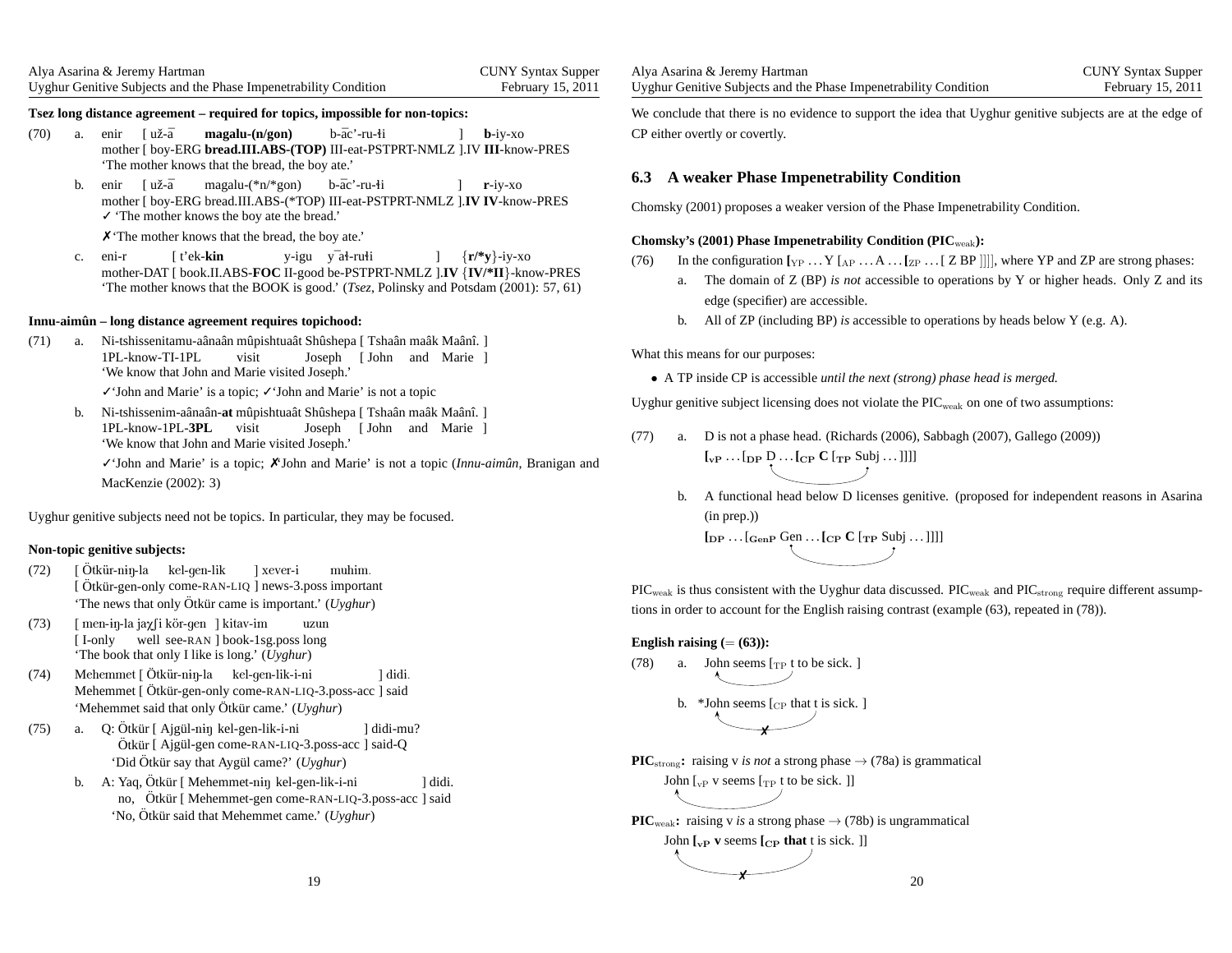CUNY Syntax SupperFebruary 15, 2011

To account for raising out of CPs in Brazilian Portuguese, Martins and Nunes (2010) combine  $\rm{PIC}_{\rm{weak}}$  with <sup>a</sup> raising <sup>v</sup> that *is not* <sup>a</sup> strong phase.

#### **Raising out of CP in Brazilian Portuguese:**

 $(79)$ the boys  $\begin{bmatrix} \n\sqrt{p} & \sqrt{p} \\ \n\sqrt{p} & \sqrt{p} \n\end{bmatrix}$  [CP **that** t traveled-3PL yesterday ]] meninos  $\mathcal{L}_{VP}$  v parecem  $\mathcal{L}_{CP}$  que t viajaram ontem.]

'The boys seem to have traveled yesterday.' (*Brazilian Portuguese*, Martins and Nunes (2010): 3a)

On this kind of analysis of Brazilian Portuguese, the phase head status of raising <sup>v</sup> thus varies acrosslanguages (e.g. Brazilian Portuguese vs. English).<sup>4</sup> Note that our analysis of Uyghur along these lines makes no claims about the status of v.

### **6.4 Defective C**

An alternative proposal is that C can be *defective*, and -*liq* is an instance of defective C (C<sub>def</sub>).

- In <sup>p</sup>hase theory (Chomsky (1998) et seq.) "defectivity" encodes the fact that certain <sup>p</sup>hasal categories seem to be transparent for locality of Agreement/movement (e.g., defective *<sup>v</sup>* in passives andunaccusatives).
- Defectivity of a head is sometimes tied to other properties:  $\phi$ -featural incompleteness, inability to license case, etc.
- Here we remain neutral on the correlates of defectivity, and use "defective" simply to describe *<sup>a</sup> <sup>p</sup>hase head across which Agree operations are possible*.
- Defective <sup>C</sup> has been the subject of many recent proposals (Sabel (2006); Gallego (2007); Gallego and Uriagereka (2007); Fortuny (2008); M. Richards (2007, 2009); Wenger (2009)), but empiricalevidence has been scant.

#### **6.4.1 Previous, very conceptual arguments for defective C**

- $C_{\text{def}}$  fills a gap in the inventory of Core Functional Categories (CFCs). (Gallego and Uriagereka (2007), Richards (2007))
- $C_{\text{def}}$  is the logical extension of the Chomsky's (2005) "feature-inheritance" between C and T. (Richards (2007, 2009))
- Gallego (2007) proposes that all defective clausal domains are introduced by  $C_{\text{def}}$ .

### **C**def **in English raising/Exceptional Case Marking (ECM) clauses:** (Gallego (2007):176)

- (80) a. John<sub>i</sub> seems to Mary  $[C_{\text{def}} t_i \text{ to } T_{\text{def}}[t_i v^* \text{ like Susan }]]$  (*Raising*)
	- b. Mary<sub>i</sub> believes [ John V [  $C_{\text{def}}$  t<sub>i</sub> to  $T_{\text{def}}$  [t<sub>i</sub>  $v^*$  like Susan ]]] (*ECM*)
- Suspiciously,  $C_{def}$  is null here.
- The crucial question: Do we ever see overt  $C_{\text{def}}$ ? Specifically, do we ever see agreement or casemarking over an overt complementizer that is not accounted for by either of the two approachesabove?<sup>5</sup>

#### **6.4.2 Defective C in Lubukusu (Bantu)**

Carstens and Diercks (to appear) argue that Lubukusu displays raising out of CP.

#### **Raising across C in Lubukusu:**

(81) Chisaang'i chi-lolekhana [<sub>CP</sub> mbo t chi-kona 10animal 10SA-seem [C<sub>P</sub> that t 10SA-sleep.PRS] ]

'The animals seem to be sleeping.' (*Lubukusu*, Carstens and Diercks (to appear): (11b))

Carstens and Diercks (to appear) propose that:

- *mbo* is syntactically relatively low (lower than 'because').
- *mbo* is in contrast with <sup>a</sup> higher complementizer, *li*.
- <sup>A</sup> low complementizer in Lubukusu does not head <sup>a</sup> (strong) <sup>p</sup>hase.

If some Cs are phase heads and some are not, we might expec<sup>t</sup> to see cross-linguistic correlates of defectivity. One candidate property is that the embedded TP is not fully inflected (see above), but this does not apply to Lubukusu.

### **6.5 Summary**

Three ways in which case-assignment, raising and/or agreemen<sup>t</sup> across <sup>a</sup> CP boundary has been reconciledwith the Phase Impenetrability Condition:

#### **Approaches to data seemingly in conflict with the PIC:**

- (82) a. The DP agreed with is at the *edge* of CP, and the PIC is not actually violated.  $\rightarrow$  This seems right for some constructions, but is not an appropriate analysis for Uyghur genitive subjects.
	- b. The weaker formulation of the PIC proposed in Chomsky (2001) should be adopted.  $\rightarrow$  This may be the right treatment for Uyghur genitive subjects.

 ${}^5$ Gallego (2007) suggests that the complementizers introducing subjunctive clauses in Romance are C<sub>def</sub>, based on the fact that they dont delimit binding domains. However, binding is not reliable test for defective <sup>p</sup>hasehood, because binding domains do not reliably correspond to strong phases in the first place.

<sup>4</sup>Alternatively, (78b) may be ruled out through other means.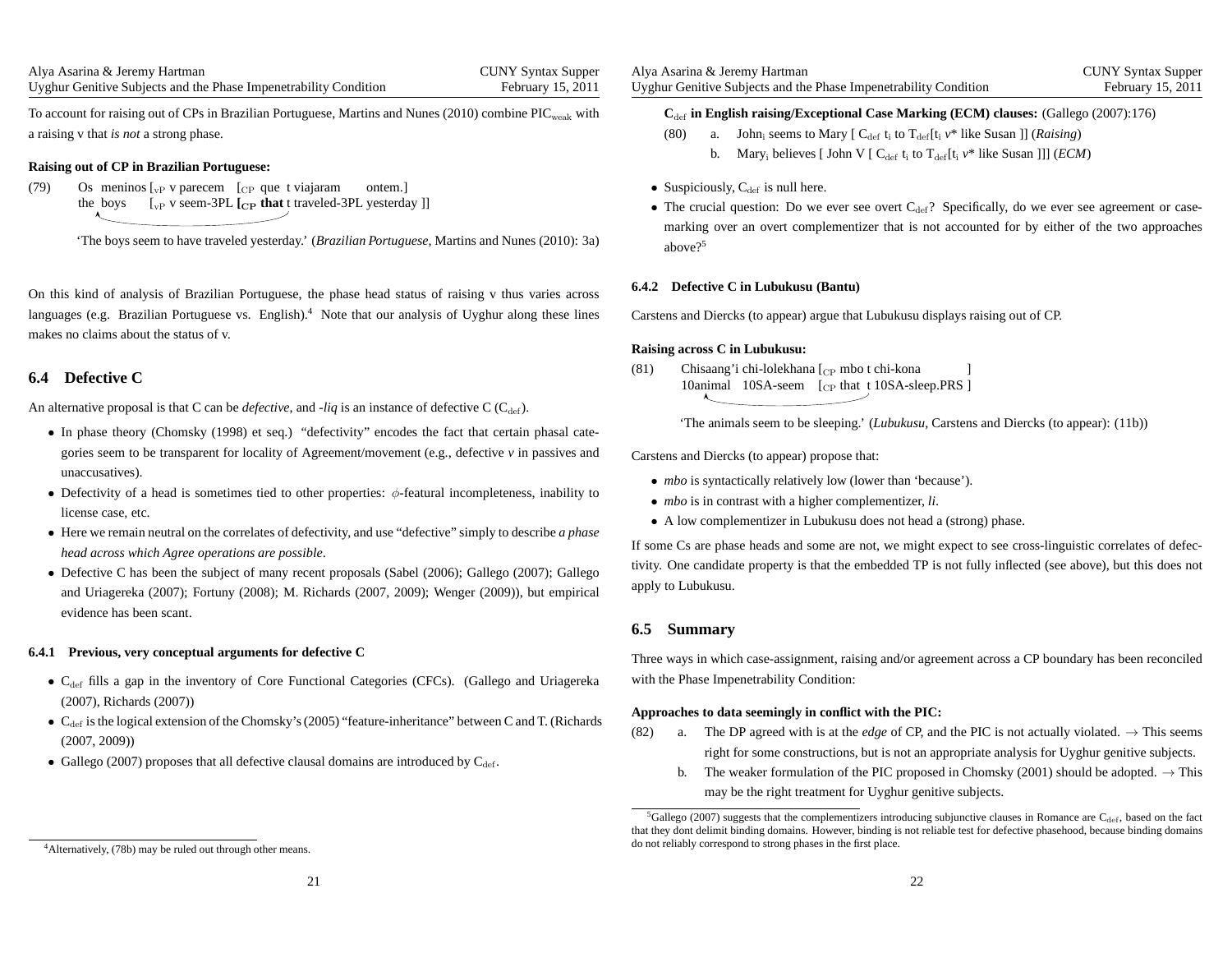- c. C can be *defective*, i.e. not a phase head for the PIC.  $\rightarrow$  This may be the right treatment for Uyghur genitive subjects.
- We saw that the (82a) is not motivated by the Uyghur facts.
- What hinges on selecting the analysis in (82b) vs. (82c)?

### $\boldsymbol{\mathrm{Empirical\, predictions}} - \boldsymbol{\mathrm{PIC}_{weak}}$  vs.  $\boldsymbol{\mathrm{C}_{\mathrm{def}}}:$

**PIC**weak**:** <sup>A</sup> relationship *cannot* be established across both <sup>C</sup> and <sup>a</sup> higher <sup>p</sup>hase boundary. For example, raising to the specifier of <sup>a</sup> higher vP will be banned:

$$
\big[\begin{matrix} \n\mathbf{L}_{\mathbf{P}} \mathbf{D} \mathbf{P} \mathbf{v} \dots \mathbf{L} \mathbf{L} \mathbf{L} \mathbf{P} \mathbf{t} \dots ] \mathbf{I} \end{matrix}\big]
$$

**C**def**:** <sup>A</sup> relationship *can* be established across both <sup>C</sup> and <sup>a</sup> higher <sup>p</sup>hase boundary. For example, raising to the specifier of <sup>a</sup> higher vP is possible:

 $\left[\begin{smallmatrix} \mathbf{v}_{\mathbf{P}} & \mathbf{D}\mathbf{P} & \mathbf{v} & \dots & \mathbf{C}_{\mathbf{d}\mathbf{e}\mathbf{f}} & \mathbf{f}_{\mathbf{TP}} & \mathbf{f}_{\mathbf{P}} & \dots & \mathbf{f}_{\mathbf{P}} \end{smallmatrix}\right]$ 

Asarina (in prep.) suggests that the structure shown above is ruled out in Uyghur, resulting in ungrammaticality of examples like (83), where *kirek* ('necessary') is <sup>a</sup> raising predicate.<sup>6</sup>

### **No raising out of CP:**

(83) \* $\rm [TP\;Mehemmet\text{-}(nu)]$   $\rm [_{vP}\;$   $\rm [_{CP}\;$ t oqu-wat- $\rm{tan\text{-}liq\text{-}i}$ [<sub>TP</sub> Mehemmet-(gen) [<sub>vP</sub> [<sub>CP</sub> t read-prog-RAN-LIQ-3.poss] necessary v] ]kirekv]✗

intended: 'Mehemmet has to be reading (right now).'

# **7 Conclusions and consequences**

Conclusions for Uyghur:

- Genitive subjects of subordinate clauses are uniformly licensed by <sup>a</sup> clause-external D-head.
- Genitive-subject clauses are embedded by (optionally null) head nouns.
- Null head nouns in Uyghur <sup>g</sup>ive rise to the *illusion* of clause-internal licensing.
- Genitive subjects in Uyghur can be licensed across an overt  $C^0(-liq)$ .

Consequences for the cross-linguistic variation in licensing of genitive embedded subjects in Altaic:

- The difference between D-licensing and C-licensing is not reducible to <sup>a</sup> difference in size of embedded clause.
- It *is* reducible, we argue, to the lexical properties of <sup>p</sup>hase heads—in particular, the case-licensing property of  $C^0$ .

| Alya Asarina & Jeremy Hartman                                    |  |
|------------------------------------------------------------------|--|
| Uyghur Genitive Subjects and the Phase Impenetrability Condition |  |

- For C-licensing languages (Turkish), we concur with Kornfilt (2008): a "nominalizing"  $C^0$  (-dik) is able to license genitive case. It can therefore agree with the embedded subject and host possessoragreement.
- For at least one D-licensing language (Uyghur), we have proposed that  $C^0$  (-*liq*) *cannot* license genitive case. Therefore, the closest licensor is the higher phase head  $D^0$ , which agrees with the embedded subject and hosts possessor agreement.
- Avenue for further research: Do other D-licensing languages have counterparts to Uyghur -*liq*?

### Broader consequences:

- Uyghur presents a rare example of agreement/case-assignment across an overt  $C^0$ .
- Yet another motivation for modified approaches to <sup>p</sup>hase impenetrability.
- A weaker version of PIC, combined with cross-linguistic variation in lexical properties of  $C^0$ , can account for both the theoretical and empirical challenge.
- I.e., we have <sup>a</sup> prospective answer to the question of *why* and where agreemen<sup>t</sup> over <sup>a</sup> CP boundary is possible.

# **A The case alternation**

As mentioned above, genitive subjects alternate with unmarked ones.<sup>7</sup>

### **Complex NPs:**

- (84)) [ men-<del>i</del>ŋ ket-ken-(liq) [ I-gen leave-RAN-(LIQ) ] fact-**1sg.poss** important 'The fact that I left is important.' (*Uyghur*)] heqiqet-**im** muhim
- (85) [ menket-ken-(liq)[I 'The fact that I left is important.' (*Uyghur*) leave-RAN-(LIQ) ] fact important] heqiqet muhim

#### **Relative clauses:**

- (86)) [Ötkür-n<del>i</del>ŋ [ Otkür-n<del>i</del>ŋ oqu-ʁan ] kitav-**i** uzun<br>[ Ötkür-gen read-RAN ] book-**3.poss** long 'The book that Ötkür read is long.' (Uyghur)
- (87)) [Ötkür [ Otk¨ur-gen ¨ oqu-Kan read-RAN ]] kitap book uzun long 'The book that Ötkür read is long.' (*Uyghur*)

 $6$ Asarina (in prep.) argues that the nominalized phrase in  $(83)$  is not a full DP, which means that even if DPs are phases, the nominal structure is not what blocks raising.

<sup>7</sup>The alternation seems to be free for overtly-headed clauses. For null-headed complement clauses, unmarked subjects mustbe low-scoping ("non-specific") indefinites.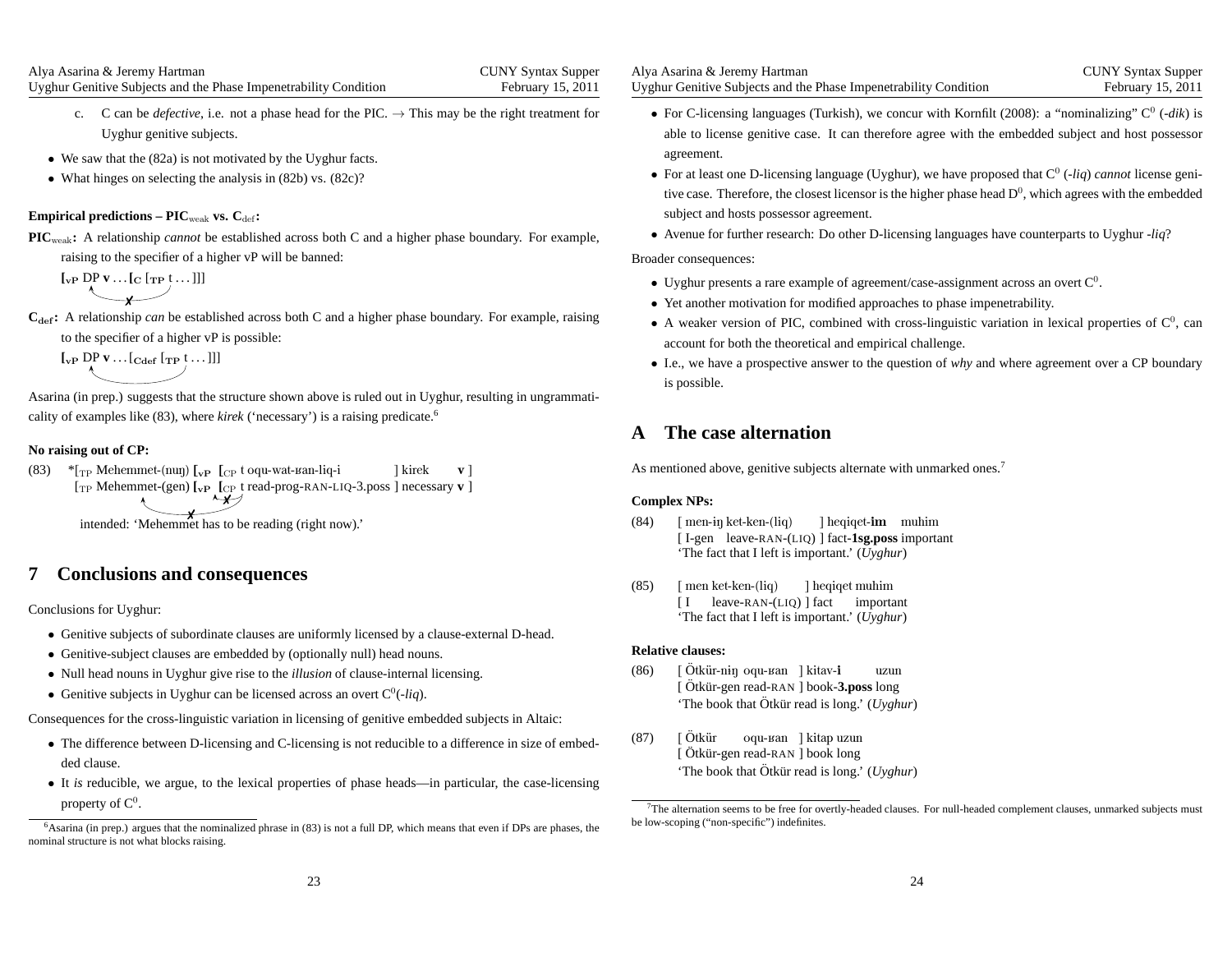| Alya Asarina & Jeremy Hartman                                                                                                                                                                                                                                                                                                                                                                                                                                                                                                                                                                                                                                                                                                                                                                                                                                                                                                                                                                          | Alya Asarina & Jeremy Hartman                                                                                                                                                                                                                                                                                                                                                                                                                                                                                                                                                                                                                                                                                                                                                                                                                                                                                                                                                                      |
|--------------------------------------------------------------------------------------------------------------------------------------------------------------------------------------------------------------------------------------------------------------------------------------------------------------------------------------------------------------------------------------------------------------------------------------------------------------------------------------------------------------------------------------------------------------------------------------------------------------------------------------------------------------------------------------------------------------------------------------------------------------------------------------------------------------------------------------------------------------------------------------------------------------------------------------------------------------------------------------------------------|----------------------------------------------------------------------------------------------------------------------------------------------------------------------------------------------------------------------------------------------------------------------------------------------------------------------------------------------------------------------------------------------------------------------------------------------------------------------------------------------------------------------------------------------------------------------------------------------------------------------------------------------------------------------------------------------------------------------------------------------------------------------------------------------------------------------------------------------------------------------------------------------------------------------------------------------------------------------------------------------------|
| <b>CUNY Syntax Supper</b>                                                                                                                                                                                                                                                                                                                                                                                                                                                                                                                                                                                                                                                                                                                                                                                                                                                                                                                                                                              | <b>CUNY Syntax Supper</b>                                                                                                                                                                                                                                                                                                                                                                                                                                                                                                                                                                                                                                                                                                                                                                                                                                                                                                                                                                          |
| Uyghur Genitive Subjects and the Phase Impenetrability Condition                                                                                                                                                                                                                                                                                                                                                                                                                                                                                                                                                                                                                                                                                                                                                                                                                                                                                                                                       | Uyghur Genitive Subjects and the Phase Impenetrability Condition                                                                                                                                                                                                                                                                                                                                                                                                                                                                                                                                                                                                                                                                                                                                                                                                                                                                                                                                   |
| February 15, 2011                                                                                                                                                                                                                                                                                                                                                                                                                                                                                                                                                                                                                                                                                                                                                                                                                                                                                                                                                                                      | February 15, 2011                                                                                                                                                                                                                                                                                                                                                                                                                                                                                                                                                                                                                                                                                                                                                                                                                                                                                                                                                                                  |
| There is no overt nominative case in Uyghur. This complicates the interesting question as to the case status                                                                                                                                                                                                                                                                                                                                                                                                                                                                                                                                                                                                                                                                                                                                                                                                                                                                                           | Gallego, A. 2009. The structure of phases. LyCC Colloquium Series. Consejo Superior de Investigaciones                                                                                                                                                                                                                                                                                                                                                                                                                                                                                                                                                                                                                                                                                                                                                                                                                                                                                             |
| of Uyghur embedded subjects. Possible answers:                                                                                                                                                                                                                                                                                                                                                                                                                                                                                                                                                                                                                                                                                                                                                                                                                                                                                                                                                         | Científicas.                                                                                                                                                                                                                                                                                                                                                                                                                                                                                                                                                                                                                                                                                                                                                                                                                                                                                                                                                                                       |
| • Nominative always assigned: Both unmarked and genitive subjects are assigned nominative case,<br>which can be overwritten (or stacked) with genitive case.<br><b>Pros:</b> Case-assigning properties of the verbal morphology are kept constant. (There is no direct<br>support for not doing so.)<br><b>Cons:</b> We must make non-standard assumptions about case-assignment – no Activity Condition or<br>ban on multiple case assignment.<br>• Nominative sometimes assigned: Only unmarked subjects receive nominative case.<br><b>Pros:</b> The case properties or the subject are in line with standard assumptions.<br>Cons: Case-assigning properties of the verbal morphology are not kept constant.<br>• Nominative case never assigned: (Unmarked) subjects do not need to be case-licensed. (Shklovsky<br>and Sudo $(2010)$<br>Pros: Case-assigning properties of the verbal morphology are kept constant.<br>Cons: Requires non-standard (but perhaps correct) assumptions about case. | Gallego, Á., and J. Uriagereka. 2007. Defective C. In Alternatives to Cartography. Brussels.<br>Gallego, A. J. 2007. Phase theory and parametric variation. Doctoral Dissertation, Universitat Autonoma<br>de Barcelona.<br>Hale, K. 2002. On the Dagur object relative: some comparative notes. Journal of East Asian Linguistics<br>$11:109 - 122.$<br>Hiraiwa, K. 2000. On nominative-genitive conversion. In A few from building E-39, ed. O. Matushansky<br>and E. Guerzoni, number 39 in MIT Working Papers in Linguistics, 66-123. Cambridge, MA: MITWPL.<br>Kishimoto, H. 2006. On the existence of null complementizers in syntax. Linguistic Inquiry 37:339-345.<br>Kornfilt, J. 1984. Case marking, agreement, and empty categories in Turkish. Doctoral Dissertation, Harvard<br>University.<br>Kornfilt, J. 2003. Subject Case in Turkish nominalized clauses. In Syntactic structures and morphological<br>information, ed. U. Junghanns and L Szucsich, 129-215. Walter de Gruyter. |
| <b>References</b>                                                                                                                                                                                                                                                                                                                                                                                                                                                                                                                                                                                                                                                                                                                                                                                                                                                                                                                                                                                      | Kornfilt, J. 2008. Subject case and Agr in two types of Turkic RCs. In Proceedings of Workshop on Altaic                                                                                                                                                                                                                                                                                                                                                                                                                                                                                                                                                                                                                                                                                                                                                                                                                                                                                           |
| Aygen, G. 2002. Finiteness, case and clausal architecture. Doctoral Dissertation, Harvard University.                                                                                                                                                                                                                                                                                                                                                                                                                                                                                                                                                                                                                                                                                                                                                                                                                                                                                                  | Formal Linguistics (WAFL4), volume 56, 145-168. MITWPL.                                                                                                                                                                                                                                                                                                                                                                                                                                                                                                                                                                                                                                                                                                                                                                                                                                                                                                                                            |
| Boškovic, Z., and H. Lasnik. 2003. On the distribution of null complementizers. Linguistic Inquiry 34:527–                                                                                                                                                                                                                                                                                                                                                                                                                                                                                                                                                                                                                                                                                                                                                                                                                                                                                             | Lees, R.B. 1965. Turkish nominalizations and a problem of ellipsis. Foundations of language 1:112-121.                                                                                                                                                                                                                                                                                                                                                                                                                                                                                                                                                                                                                                                                                                                                                                                                                                                                                             |
| 546.                                                                                                                                                                                                                                                                                                                                                                                                                                                                                                                                                                                                                                                                                                                                                                                                                                                                                                                                                                                                   | Maki, H., and A. Uchibori. 2008. Ga/no conversion. In <i>Handbook of Japanese linguistics</i> , ed. S. Miyagawa                                                                                                                                                                                                                                                                                                                                                                                                                                                                                                                                                                                                                                                                                                                                                                                                                                                                                    |
| Branigan, P., and M. MacKenzie. 2002. Altruism, A-movement, and object agreement in Innu-aimûn.                                                                                                                                                                                                                                                                                                                                                                                                                                                                                                                                                                                                                                                                                                                                                                                                                                                                                                        | and M. Saito, 192-216. Oxford University Press.                                                                                                                                                                                                                                                                                                                                                                                                                                                                                                                                                                                                                                                                                                                                                                                                                                                                                                                                                    |
| Linguistic Inquiry 33:385-407.                                                                                                                                                                                                                                                                                                                                                                                                                                                                                                                                                                                                                                                                                                                                                                                                                                                                                                                                                                         | Martins, A. M., and J. Nunes. 2010. Hyper-raising in Brazilian Portuguese: Agreement with topics across a                                                                                                                                                                                                                                                                                                                                                                                                                                                                                                                                                                                                                                                                                                                                                                                                                                                                                          |
| Carstens, V., and M. Diercks. to appear. Parameterizing case and activity: Hyper-raising in Bantu. In                                                                                                                                                                                                                                                                                                                                                                                                                                                                                                                                                                                                                                                                                                                                                                                                                                                                                                  | finite CP. In The complementiser phase: Subjects and operators, ed. Phoevos E. Panagiotidis, 143-163.                                                                                                                                                                                                                                                                                                                                                                                                                                                                                                                                                                                                                                                                                                                                                                                                                                                                                              |
| Proceedings of NELS 40.                                                                                                                                                                                                                                                                                                                                                                                                                                                                                                                                                                                                                                                                                                                                                                                                                                                                                                                                                                                | Oxford University Press.                                                                                                                                                                                                                                                                                                                                                                                                                                                                                                                                                                                                                                                                                                                                                                                                                                                                                                                                                                           |
| Chomsky, N. 2005. On phases. MIT.                                                                                                                                                                                                                                                                                                                                                                                                                                                                                                                                                                                                                                                                                                                                                                                                                                                                                                                                                                      | Miyagawa, S. to appear. Genitive subjects in Altaic and specification of phase. Lingua.                                                                                                                                                                                                                                                                                                                                                                                                                                                                                                                                                                                                                                                                                                                                                                                                                                                                                                            |
| Chomsky, Noam. 1998. Minimalist inquiries: The framework. MIT Working Papers in Linguistics.                                                                                                                                                                                                                                                                                                                                                                                                                                                                                                                                                                                                                                                                                                                                                                                                                                                                                                           | Pesetsky, David, and Esther Torrego. 2001. T-to-C movement: Causes and consequences. In Ken Hale: A                                                                                                                                                                                                                                                                                                                                                                                                                                                                                                                                                                                                                                                                                                                                                                                                                                                                                                |
| Chomsky, Noam. 2001. Derivation by phase. MIT Occasional Papers in Linguistics. MITWPL.                                                                                                                                                                                                                                                                                                                                                                                                                                                                                                                                                                                                                                                                                                                                                                                                                                                                                                                | life in language, ed. Michael Kenstowicz. MIT Press.                                                                                                                                                                                                                                                                                                                                                                                                                                                                                                                                                                                                                                                                                                                                                                                                                                                                                                                                               |
| Cinque, G. 1999. Adverbs and functional heads: A cross-linguistic perspective. Oxford University Press.<br>Fortuny, Jordi. 2008. The emergence of order in syntax. Linguistik Aktuell. John Benjamins.                                                                                                                                                                                                                                                                                                                                                                                                                                                                                                                                                                                                                                                                                                                                                                                                 | Polinsky, M., and E. Potsdam. 2001. Long-distance agreement and topic in Tsez. Natural Language &<br>Linguistic Theory 19:583-646.<br>Richards, Mark. 2007. On phases, phase heads, and functional categories. Cambridge: University of                                                                                                                                                                                                                                                                                                                                                                                                                                                                                                                                                                                                                                                                                                                                                            |
| 25                                                                                                                                                                                                                                                                                                                                                                                                                                                                                                                                                                                                                                                                                                                                                                                                                                                                                                                                                                                                     | Cambridge.<br>26                                                                                                                                                                                                                                                                                                                                                                                                                                                                                                                                                                                                                                                                                                                                                                                                                                                                                                                                                                                   |